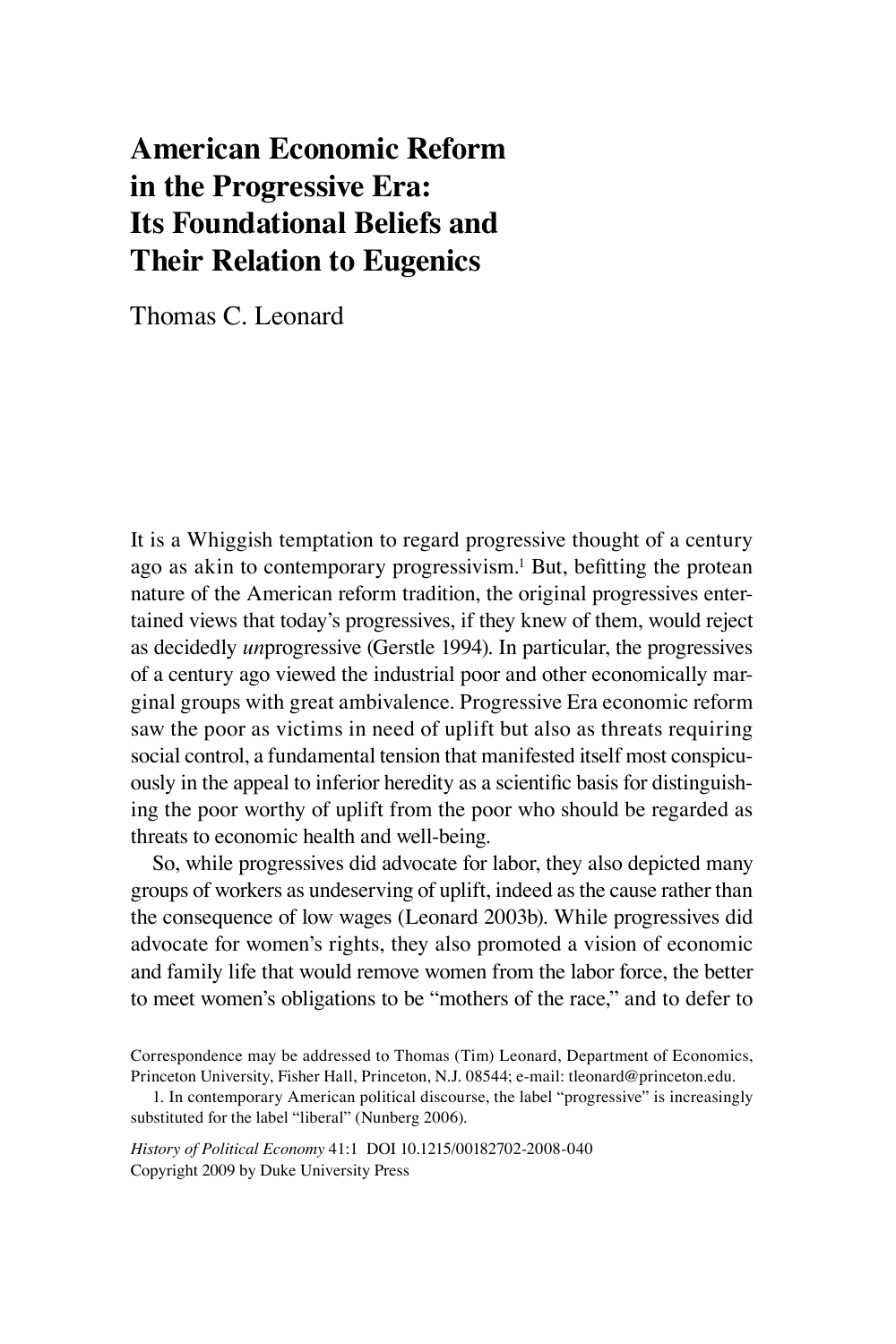the "family wage" (Leonard 2005a). While progressives did oppose biological defenses of laissez-faire, many also advocated eugenics, the social control of human heredity (Leonard 2005b). While progressives did advocate for peace, some founded their opposition to war on its putatively dysgenic effects,<sup>2</sup> and others championed American military expansion into Cuba and the Philippines, and the country's entry into the First World War. And, while progressives did seek to check corporate power, many also admired the scientifically planned corporation of Frederick Winslow Taylor, even regarding it as an organizational exemplar for their program of reform.

Viewed from today, it is the original progressives' embrace of human hierarchy that seems most objectionable. American Progressive Era eugenics was predicated upon human hierarchy, and the Progressive Era reformers drawn to eugenics believed that some human groups were inferior to others, and that evolutionary science explained and justified their theories of human hierarchy.

But a belief in human hierarchy, while necessary, is not sufficient for explaining the progressive inclination toward eugenically informed economic reform. The Progressive Era notion that there existed a hierarchy of human groups was shared by many, probably most, of the progressives' contemporaries, including those with opposed views of the proper role for the state in economic affairs. Racism, to pick only the most conspicuous example of human hierarchy, was deeply rooted in the soil of American culture, and its poisonous fruits could be found across the ideological spectrum.

This essay, then, explores the *other* progressive beliefs that, it argues, are necessary for understanding why the founders of American economic reform appealed to social control of human heredity in making their case for economic reform. In briefest outline, it argues the following: the progressives believed in a powerful, centralized state, conceiving of government as the best means for promoting the social good and rejecting the individualism of (classical) liberalism; the progressives venerated social efficiency, almost to the point of identifying progress with greater efficiency; the progressives believed in the epistemic and moral authority of science, a belief that comprised their view that biology could explain and

2. The problem with war, said Oliver Wendell Holmes, "is not that it kills men, but that it kills the wrong ones" (cited in Dudziak 1985, 843). Holmes later confided to Harold Laski that "in upholding the constitutionality of a state law upholding for sterilizing imbeciles . . . [I] felt I was getting near to the first principle of real reform" (in Degler 1991, 47).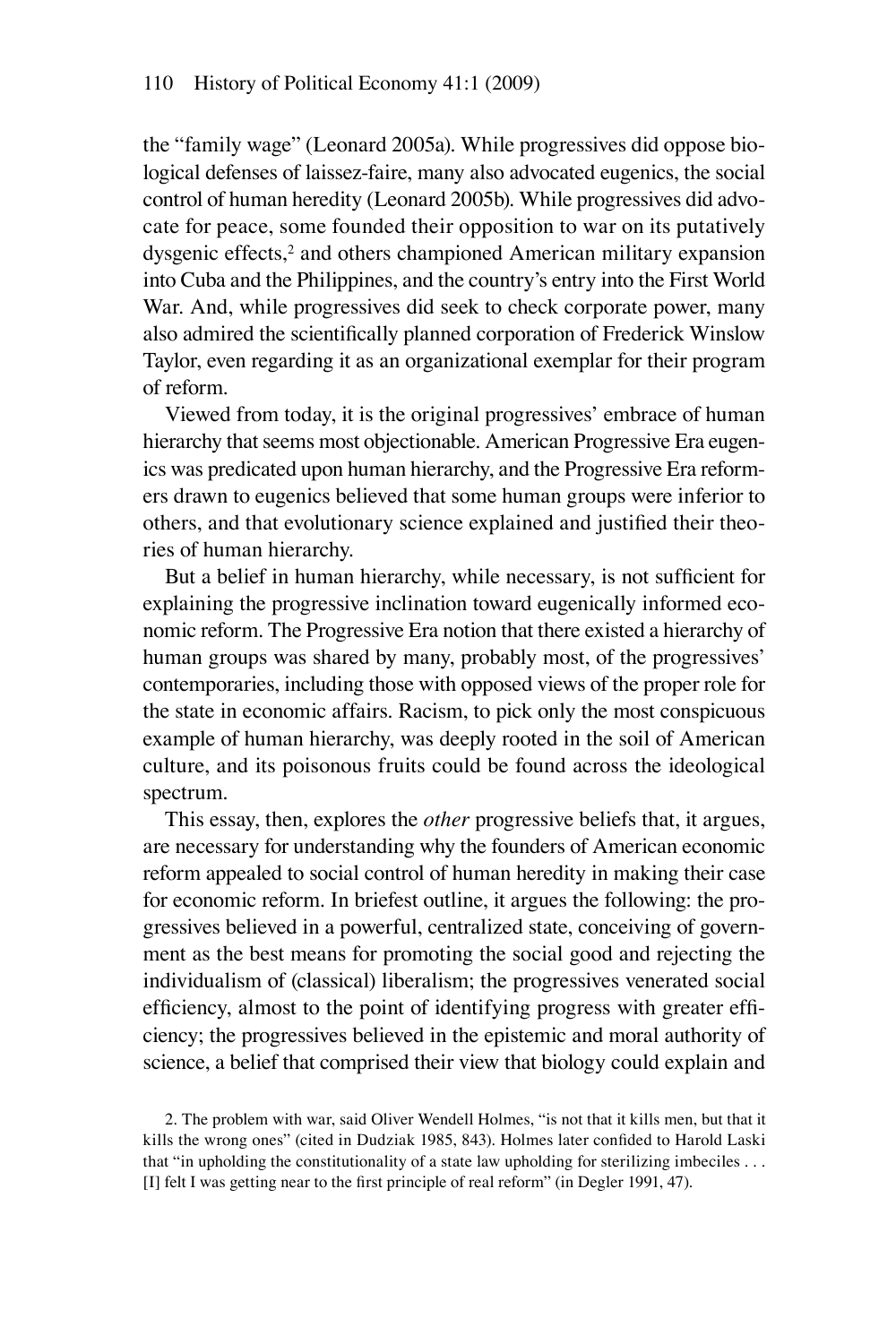control human inheritance and that the still nascent sciences of society could explain and control the causes of economic ills; the progressives believed that intellectuals should guide social and economic progress, a belief erected upon two subsidiary faiths, a faith in the disinterestedness and incorruptibility of the experts who would run the technocracy they envisioned, and a faith that expertise could not only serve the social good, but also identify it; and, while generally antimonopoly, most progressives believed that increasing industrial consolidation was inevitable, and usually desirable, consistent with their faith in planning, organization, and command.

#### **1. Who Were the Progressives?**

Progressive Era historiography employs a sometimes bewildering variety of labels to describe the intellectuals and reformers who promoted the idea of using a powerful, centralized state, led by a vanguard of socialscientific experts, to reform markets and society in the name of advancing a social welfarist vision of the common good (Fried 1998, ix). Some historians refer to the American progressives as "new Liberals," an English import. Early historians of the Progressive Era, such as Richard Hofstadter (1944), averted to the French "solidarism," and described reform as "meliorism." One also finds in Progressive Era historiography "liberal reform," "democratic liberalism," "welfare state liberalism," and "democratic collectivism," among other variants.

The diversity of terminology reflects the fact that American Progressive Era reformers themselves never shared a common name, which in turn reflects the great, multifaceted variety of reform projects undertaken in the United States from the late 1880s to the early 1920s. Among the diverse groups that populated Progressive Era reform were nativists, Social Gospelers, alcohol prohibitionists, suffragists, muckrakers, secret balloters, birth controllers, trust busters, eugenicists, social surveyors, charity reformers, settlement house workers, pacifists, city-beautiful advocates, factory inspectors, social purifiers, child-welfare advocates, and conservationists.

The heterogeneity of Progressive Era reform meant that the organizations and constituencies deemed progressive would, at some times, find common cause, and form political alliances. At other times, however, progressive groups regarded their respective reform goals as incompatible. The result was a pattern of cooperation and conflict that led to shifting political alliances and to a reputation for fractiousness.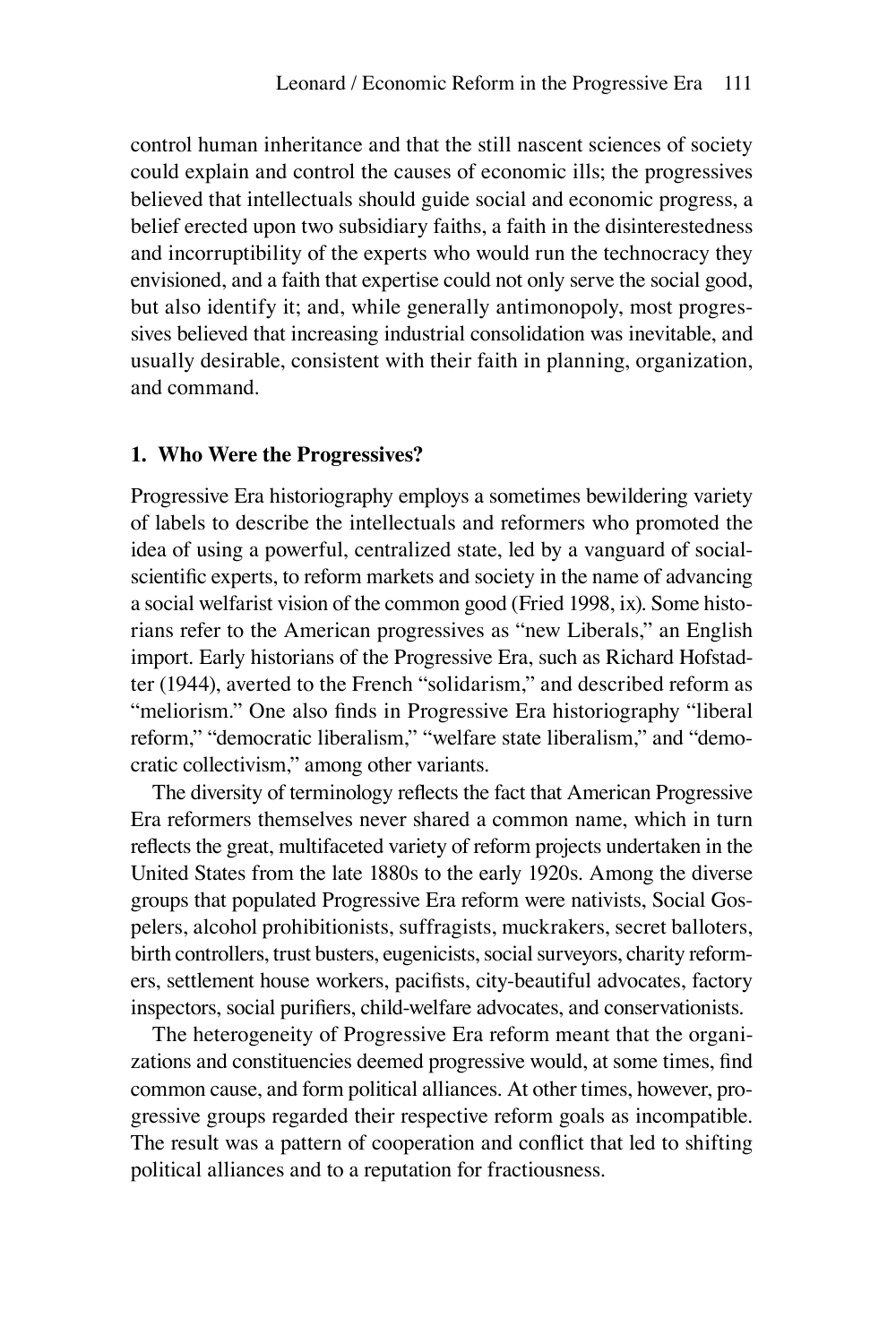Historians of the Progressive Era have, famously, arrived at rather different characterizations of progressivism, depending not merely upon historical approach (intellectual versus social history, say), but also upon which of the many facets of reform they considered. The heterogeneity of historical interpretation has led some historians to despair of identifying a coherent set of ideas that can be gathered under the rubric of "progressivism" (Filene 1970).

But Progressive Era historiography, for all the diversity it unavoidably reflects, does evince important narrative commonalities, perhaps no more so than with respect to *economic* reform. Economic reform, like progressivism more generally, cannot be reduced to a single creed, but it is nonetheless possible to recover a real intellectual coherence in the foundational ideas of the Progressive Era economists we today call progressives. That is the purpose of this essay.

Daniel Rodgers's (1982) influential historiographic essay, "In Search of Progressivism," is emblematic in this sense. Careful to acknowledge the heterogeneity of groups deemed progressive by historians, and insisting that progressivism is too plural to be reduced to a single ideology, Rodgers nonetheless finds an intellectual structure to progressivism. Rodgers sees in progressivism three identifiable "clusters of ideas," what he also calls "languages of discontent." The three clusters of ideas are (1) the language of social bonds and social duty, accompanied by an attack on individualism;  $(2)$  the language of social efficiency, encapsulated as "efficiency, rationalization and social engineering" (126); and (3) the language of "antimonopolism," which refers not just to monopoly in the narrow economic sense, but to the long-standing American suspicion of concentrated economic power.3

Each cluster of progressive ideas had distinct historical roots, and each cluster rose into currency and fell into disuse at different times (Rodgers 1982, 123). Moreover, while American progressive groups all drew upon the three clusters of ideas, they did so in different measures, with sometimes differing interpretations, and for different purposes. This essay con-

3. James Kloppenberg's (1986, 311) gloss of Rodgers's essay on progressivism, published in his influential *Uncertain Victory*, added to Rodgers's three progressive clusters a fourth: "a kind of national purification" movement, encompassing prohibitionists who would purify the nation of liquor, nativists who would purify the nation of undesirable people and politics, and eugenicists who would purify the nation of inferior heredity. Whether one wants to regard "national purification" as part of the progressive language of social efficiency, as did Rodgers, or as a progressive idea-cluster unto itself, as did Kloppenberg, is more a matter of taxonomy than of substantive disagreement.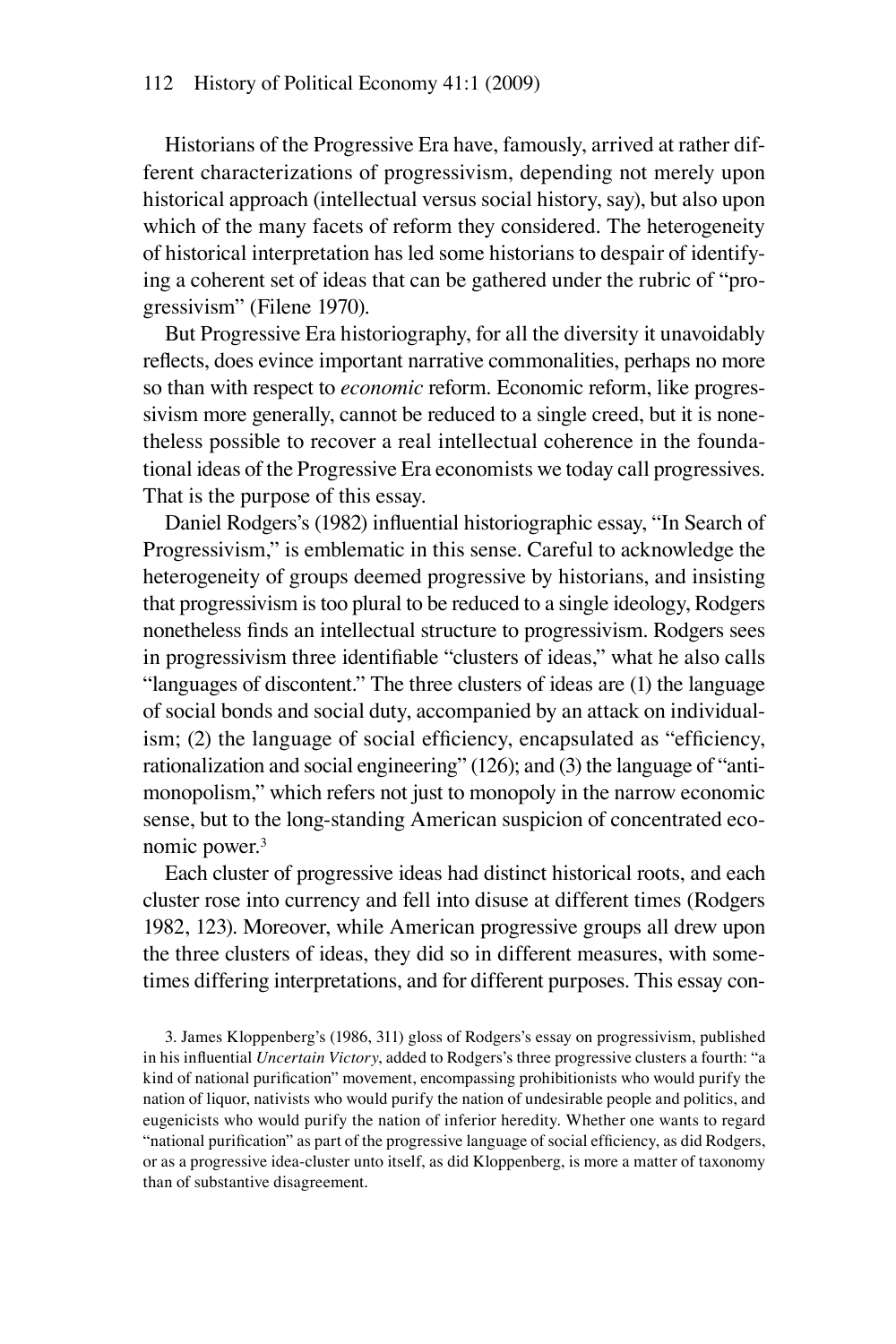siders the particular uses of the progressive clusters of ideas made by the progressive economists and their reform allies, especially in the context of the overarching question of the day: What should be the relationship of the state to the economy?

So, who were the progressive economists? A useful synecdoche for progressive economics is the American Association of Labor Legislation (AALL), an organization of reform-minded academics that Ann Shola Orloff and Theda Skocpol (1984, 726) call the "leading association of U.S. social reform advocates in the Progressive Era."

The AALL was founded in December 1905 at the Baltimore American Economic Association (AEA) meetings, by two of Gustav Schmoller's students, Henry Farnam of Yale and Adna F. Weber of the New York Bureau of Labor Statistics (Rodgers 1998, 236). The first group meeting was in early 1906. Richard T. Ely served as the AALL's first president, and John R. Commons was its first executive secretary. The latter position was soon taken over by Commons's protégé John B. Andrews, who led the organization for many years. Irene Osgood (who became Irene Osgood Andrews), another Commons student, served as the AALL's assistant secretary. Columbia's Henry Rogers Seager, an expert in social insurance, was involved from the very beginning, serving as its third and fifth president (Commons was the second to hold the AALL presidency). Princeton's William F. Willoughby was the fourth president.

The AALL masthead practically mapped the interlocking directorates of American progressivism. On it were Jane Addams of Hull House; Charles Richmond Henderson, the University of Chicago sociologist and head of Charities and Corrections; Paul Kellogg, editor of the *Survey*, an influential progressive organ; Louis Brandeis, AALL legal counsel until appointed to the Supreme Court by Woodrow Wilson; and Wilson himself, even after he became president of the United States. Importantly, the AALL attracted economists whose politics were not necessarily left of center: Irving Fisher, a political moderate, served as the sixth AALL president, and Frank Taussig, sometimes regarded as politically conservative, lent his name to the AALL masthead for years.<sup>4</sup>

Two caveats should be made. First, no single organization, however influential, can represent the whole of Progressive Era economic reform. The AALL reformers offer not a definition of "progressive," only a useful

<sup>4.</sup> In later years, institutionalist economists such as Wesley Clair Mitchell, Leo Wolman, and Walton Hamilton were members of the AALL General Administrative Council.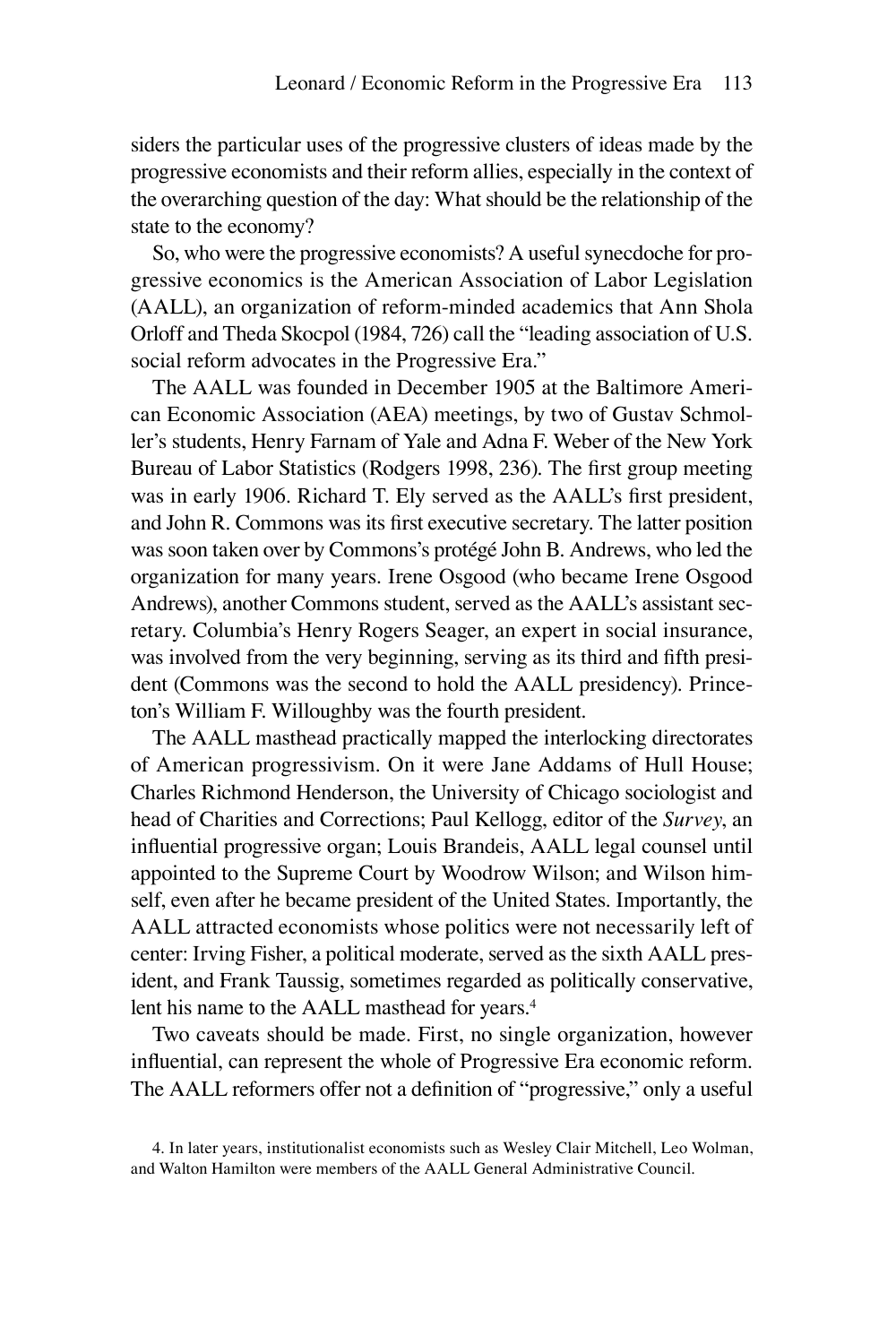point of reference. With their hostility to laissez-faire but also their wariness of socialism, their view of the labor question's centrality to political economy, their reformer's desire to set the world to rights, their preference for technocratic over democratic solutions, their veneration of efficiency, and their abiding faith in social science, statism, and their own disinterested expertise as reliable guides to the social good, the men and women of the AALL provide us with a useful proxy for progressive economics.

Second, the term "progressive" was not, a century ago, a synonym for "on the left politically," and we should avoid the mistake of forcing a one-dimensional left-right mapping upon the progressive economists and their (various) critics. Though many progressive economists resided left of center, no necessarily political position inhered in the use of state power, informed by science and guided by university-trained experts to remedy the inefficiency, disorder, and injustice seen to arise from the transformative effects of industrial capitalism. The progressive economists wished to promote social justice, a left goal, but they also were concerned to preserve social order, a quintessentially conservative aim.

The progressivism of Progressive Era economic reform could and did accommodate moderate and conservative statists, such as Theodore Roosevelt, who were prepared to subordinate individual rights to various forms of "national greatness," and who promoted the centralization of government power, in the long-standing Hamiltonian tradition.

#### **2. Anti-individualism and Nation-Statism**

One of the most striking intellectual changes of the American Progressive Era, one with far reaching consequences, was its unprecedented "assault on the idea of individualism itself" (Rodgers 1982, 124). American economic reformers departed from the deeply rooted Lockean sensibility of their classical liberal forebears, including that of their more proximate ancestors, the Mugwumps, who were also reformers, but stayed within the individualist tradition characteristic of American political culture since its founding.

The progressive economists, like all educated people of their generation, were weaned upon Anglo-American individualism, with its naturalrights-based foundation. But most progressives became nationalists of one sort or another, a rejection of the individualist tradition caused by a powerful confluence of late-nineteenth-century intellectual influences: the German historical school's view that the nation is an organism, something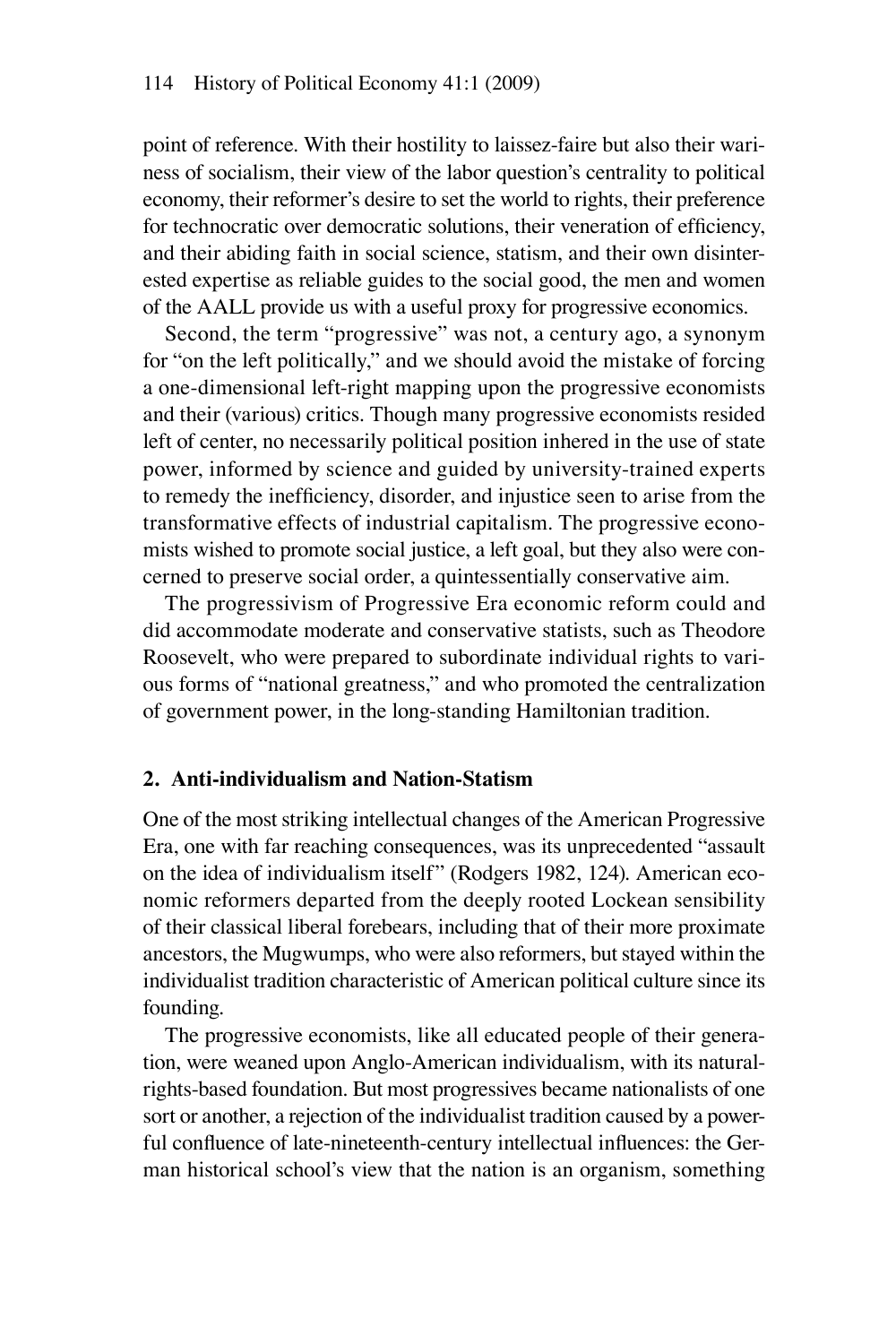greater than the sum of its constituent individuals; the Protestant Social Gospel's move from individual salvation to a collective project of bringing the Kingdom of heaven to earth;<sup>5</sup> the liberating effects of pragmatism, which seemed to license most any departure from previous absolutes, provided such departures proved useful; and the indigenous American tradition of human hierarchy, which posited a hierarchy not of individuals, but of groups, especially races.

Sociologist and reformer Charles Horton Cooley captured the progressives' anti-individualism when he said "the notion of a separate and independent ego is an illusion" (Rodgers 1982, 125). Richard T. Ely (1886, 49), firing the early shots of his AEA insurgency, proposed that "the nation" in its economic life is an organism, in which individuals, families and groups . . . form parts. This is strictly and literally true, as is shown conclusively by comparing the facts of economic life with the ideas embraced in the conception, organism." Thus, proclaimed Ely, progressive economics rejects the "fictitious individualistic assumption of the classical political economy" and instead "places society above the individual, because the whole is more than any of its parts" (50, 54).

Washington Gladden, a leading Social Gospeler and ally of Ely's, maintained that "the idea of the liberty of the individual is not a sound basis for a democratic government." The classically liberal emphasis on individual freedom, Gladden argued, was "a radical defect in the thinking of the average American" (in McGerr 2003, 217). Economist A. B. Wolfe said of his fellow progressives, "We are specifically the victims of a social inheritance of political and economic individualism carried over from the eighteenth-century revolt, when the emphasis was on individual rights rather than where it now must be put, upon social function" (Pickens 1967, 80). AALL stalwart Henry Seager (1910, 5) argued that "the creed of individualism is no longer adequate" and that the "common welfare [requires] . . . an aggressive program of governmental control and regulation."

The progressive rejection of individualism was perhaps best embodied in the Progressive Era's catchphrase, "social control," popularized by Edward A. Ross's *Social Control* (1901), a book that was in print until 1932, and sold, Ross boasted, in the hundreds of thousands. "A survey of

<sup>5.</sup> Ely offered a representative Social Gospel view of Christianity. "Christianity," Ely (1889, 53, 57) asserted, "is primarily concerned with this world," and its purpose is to "bring to pass here a kingdom of righteousness and to rescue from the evil one and redeem all our social relations."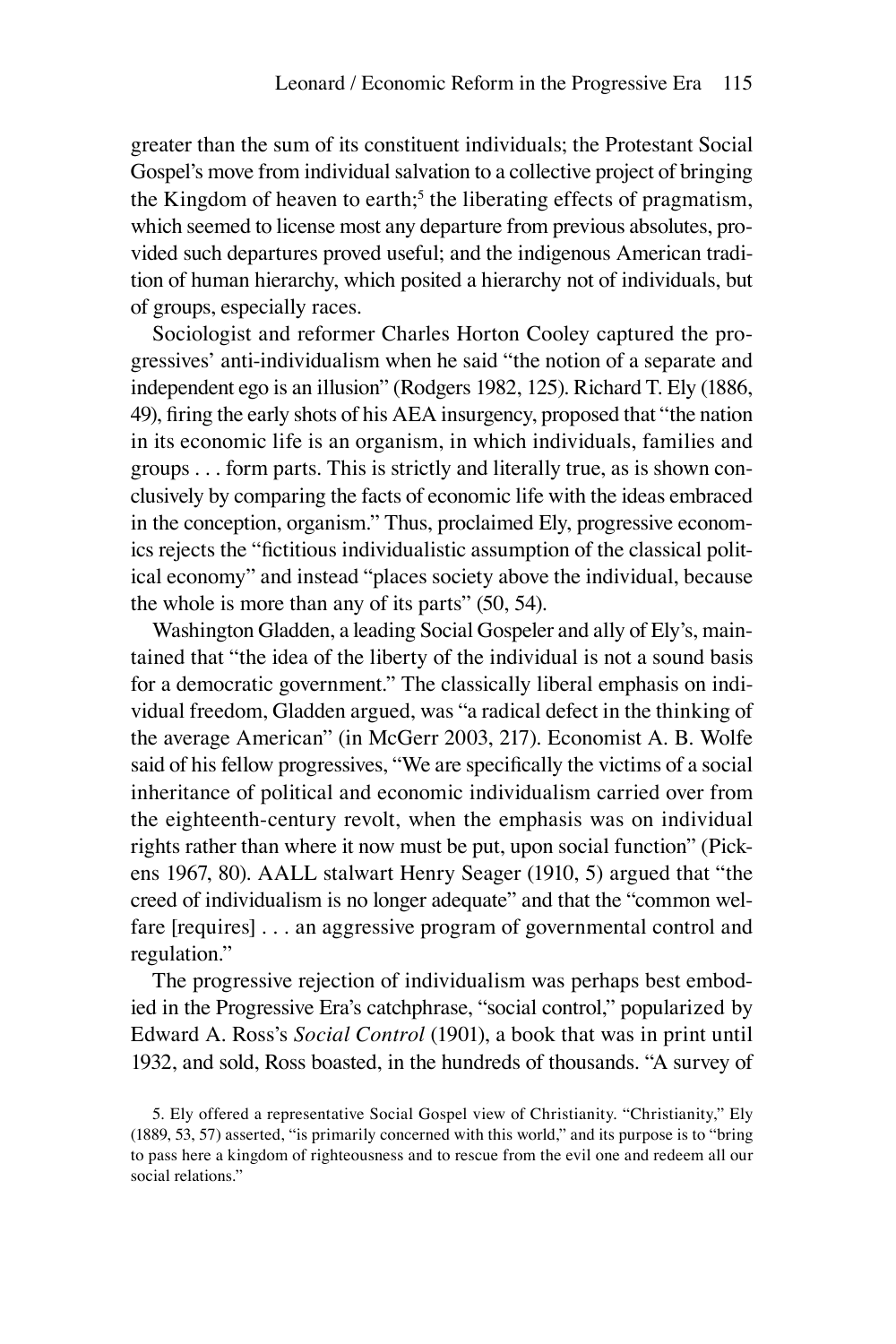the foundations of order" (to quote the subtitle of the book), social control, for Ross, did not refer narrowly to state regulation of markets, but described a broader "system of control, [which], like the educational system, is charged . . . with the shaping of individuals" (Ross 1896, 521). Individuals were but "plastic lumps of human dough," Ross (1901, 168) maintained, to be formed on the great "social kneading board."

The new collectivism of the economic reformers was much more Bismarckian than Marxian. The "German model" that the American economists had admired as graduate students in the late 1870s and 1880s featured a top-down welfare state advised by expert professors who took the nation as their explanatory unit of account. Most progressive economic reformers, that is, were statists (or nationalists) but not socialists. The non-Marxian aspect of the "German economics" behind American progressivism survived its transplantation to American soil: few American reformers seriously embraced extensive state ownership of the instruments of production, the heart of programmatic Continental socialism.

The American reformers also followed their German professors in assigning the nation or state special priority. Ely, like many progressives with German training, conceived of the state not as the agent of society, but as coextensive with society itself. Ely referred to the state as the "great cooperative society." And, as an evangelical, Ely also assigned it divine import. "God works through the State in carrying out His purposes more universally," Ely (1896, 162–63) said, "than through any other institution."

Lester Frank Ward subtitled his 1906 treatise, *Applied Sociology*, *On the Conscious Improvement of Society by Society*. Ward coined the term *sociocracy* to describe his vision of social improvement, the "scientific control of social forces by the collective mind of society" (Fine 1956, 263). The terms for the group varied, but progressives systematically rejected the liberal idea that the individual is prior to the group. "Whether 'state,' or 'nation,' or 'society,'" Henry Carter Adams (1886, 16) wrote, "the fundamental thought is the same. The thing itself brought into view is an organic growth and not a mechanical arrangement."

It was Ward who pioneered the American progressive emphasis on the nation as the rightful unit of theoretical account. So, when the *New Republic*'s Walter Lippmann (1914, 266) wrote in *Drift and Mastery* that "men have to substitute purpose for tradition," an idea he called "the profound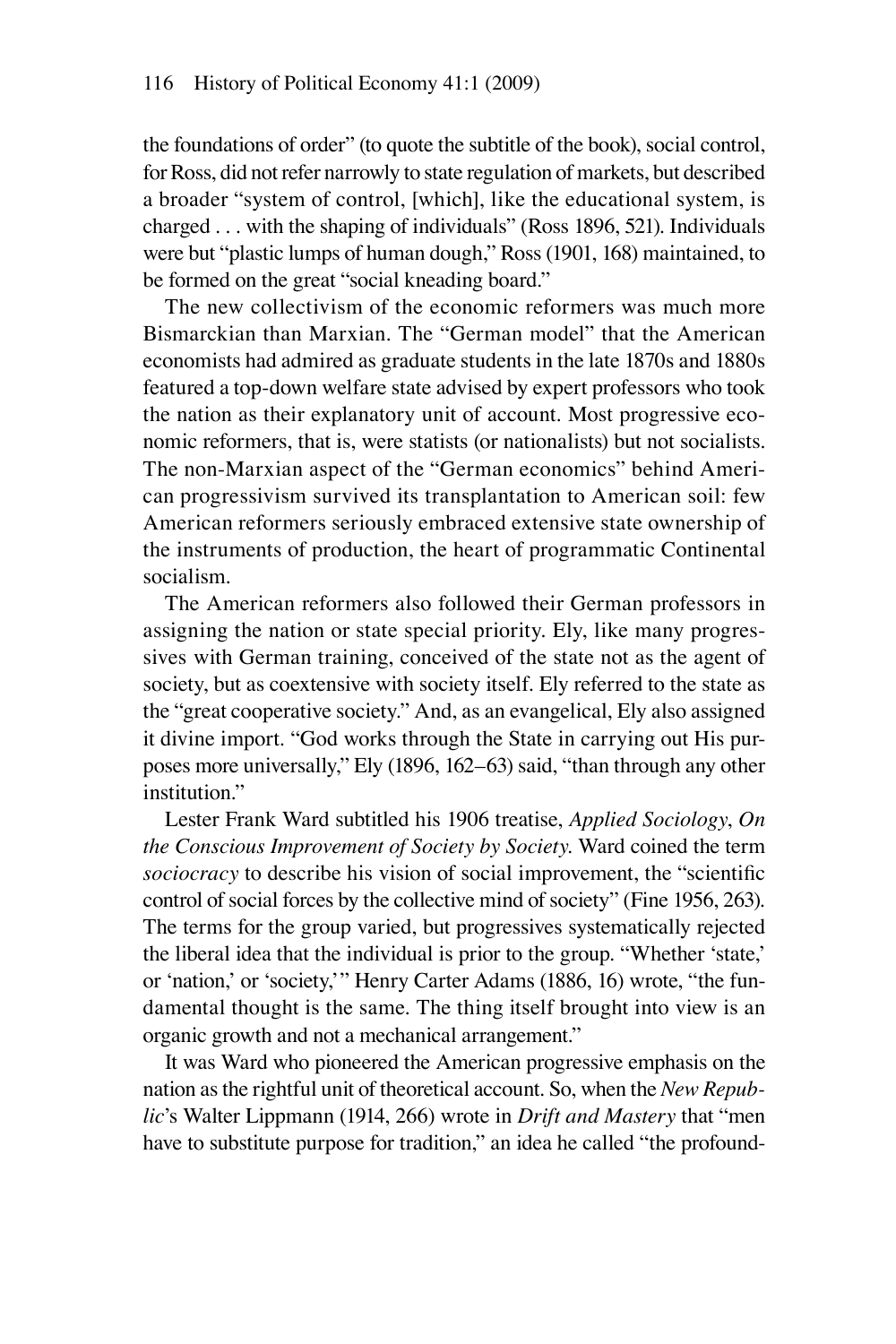est change that has ever taken place in human history," Lippmann spoke not of individual purpose, but of social purpose.<sup>6</sup>

Progressivism required more than purpose, for the traditional American emphasis upon individual self-help was nothing if not purposeful. Progressivism's social control was premised upon a view that society should be planned in the name of a social collective, where the collective had interests greater than the sum of the interests of its individual members. "Purposeful activity must henceforth be recognized as a proper function not only of the individual," read Richard Hofstadter's (1944, 64) gloss on Ward, "but of the whole society." Reflecting upon the Progressive Era, John R. Commons (1934, 874) characterized his progressivism this way: "a theory of social progress by means of personality controlled, liberated, and expanded by collective action. It is not individualism, it is institutionalized personality."

Not all progressives idealized the nation-state as much as did Ely, Ward, Ross, and others, such as Herbert Croly and Theodore Roosevelt, for whom "the lines of social connection always ran toward the nation, the state." Some progressives, epitomized by Hull House social worker Jane Addams, spoke more of "the bonds of family, community and neighborhood" (Rodgers 1982, 125). Whether it imagined community as local or national in nature, the "rhetoric of social cohesion" was not new in the Progressive Era.7 What was new, more than an emphasis on social bonds as such, was the rejection of individualism and the classical liberal tradition, which economic reformers disparaged as "laissez-faire," "do-nothingism," and "English political economy."

There was, in particular, a newfound willingness to subordinate individual rights, previously inviolate, to the interests of the social whole, however that whole's scope was defined. By the time of the First World War, the editors of the progressive *New Republic* regarded the Bill of Rights as quaint and even retrograde: "What inalienable right has [the individual]," they asked rhetorically, "against the community that made him and supports him" ("Bill of Rights" 1915, 273). The answer was,

6. "We can no longer treat life as something that has trickled down to us," Lippmann continued; "we have to deal with it deliberately, devise its social organization, alter its tools, formulate its method, educate and control it. In endless ways we put intention where custom has reigned. We break up routines, make decisions, choose our ends, select means" (267).

7. As Rodgers (1982, 124) points out, "Much of the thrust of academic social thought in the nineteenth century had, in fact, consisted of a finer and finer elaboration of what the term 'society' meant."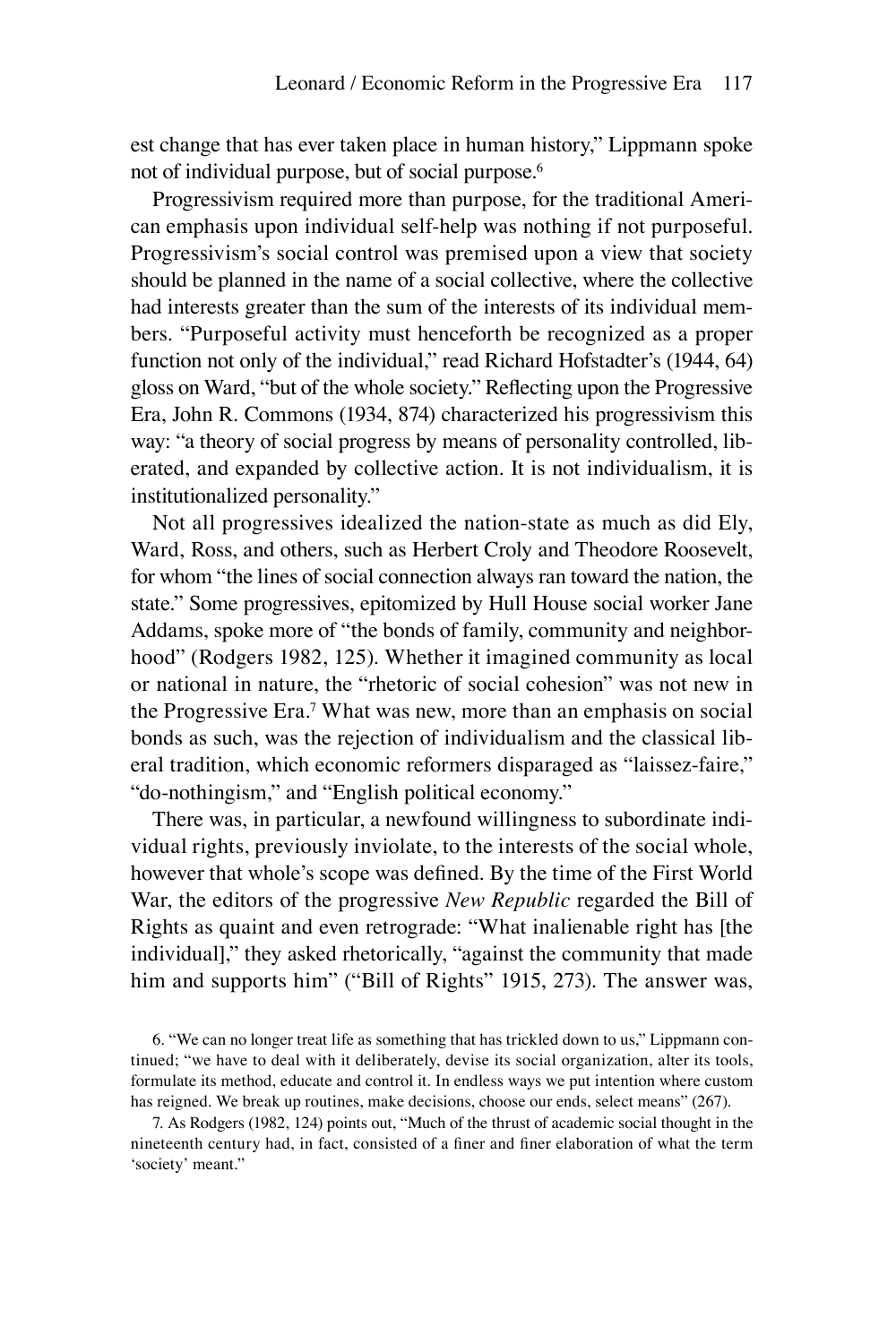"none." Progressives firmly and almost universally rejected the naturalrights-based discourse of classical liberalism, in law, in politics and in economics.

Of course, constitutional impediments to one side, the problem remained of how exactly Ward's "collective mind of society" would manage to scientifically control society. The reform economists' vague language of cooperation and Christian brotherhood, characteristic of the late 1870s and 1880s, gave way during the 1890s to a more concrete embrace of state compulsion. By the 1890s, social control, in practice, meant state control. Most progressives involved in economic reform, including those like Florence Kelley, who originally preferred voluntary cooperation and moral suasion to legislation, came around to the idea that state compulsion was the best vehicle for promoting their vision of the collective good.

In Progressive Era parlance, the term *socialism* was sometimes used to characterize the anti-individualism of American reform. But, among economic reformers, *socialism* used this way referred less to state ownership of capital, than to a view of the proper relationship between the individual and society, broadly defined. As Robert Lee Hale put it, in a letter rebutting Thomas N. Carver's charge of socialism, "The only sense of the word in which I am conscious of being a 'socialist' is in the sense of not being an individualist" (in Fried 1998, 233 n. 34). Ely (1911, 366), in an AEA panel on the meaning of socialism, likewise referred to this meaning of socialism as the "social philosophy which is opposed to individualism." A socialist in American progressive parlance was a person who acted with the social whole in mind, and believed that others should too.

So while most American progressives were "socialists" in the restricted sense of being anti-individualist, few were prepared to endorse a program that would abolish private property. Progressives were happy to restrict individual property rights; indeed their legislative reforms famously required circumventing the U.S. Constitution's protection of "life, liberty and property."8 And some argued that certain industries, such as natural

8. The troublesome language resides in the Fifth and Fourteenth Amendments, which require that the states not restrict life, liberty, or property without due process of law. The *Lochner* Court read "liberty" as including liberty of contract. The phrase "liberty of contract" nowhere appears in the Constitution, but neither does "police power," the foundation of the progressives' legal case for regulating wages, hours, and working conditions. The police power refers to the power of the several states to enact laws that override constitutional rights to liberty and property, in the name of a compelling public interest in health, welfare, or morals.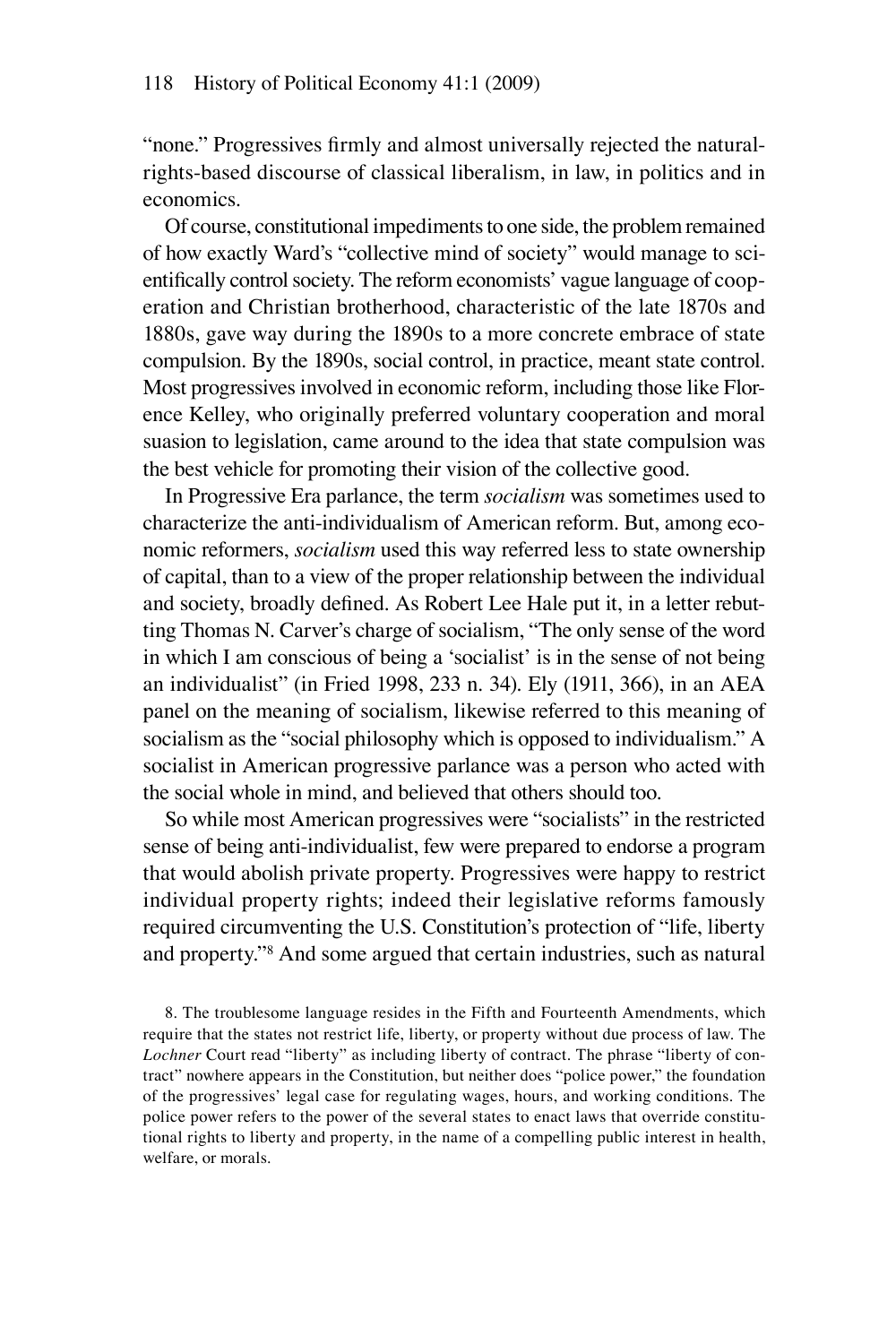monopolies, should be publicly owned and operated, so-called gas and water socialism.

But, among reform economists, the progressive case for public ownership of industry was circumscribed, and it was, moreover, most often founded on grounds of scale efficiency, not on grounds of distributive justice or of plutocracy. Henry Carter Adams's (1887) influential monograph, *The Relation of the State to Industrial Action*, advocated state intervention only in those industries characterized by continuously increasing returns to scale, such as utilities, where entry by more than one firm would be economically inefficient, that is, would raise average costs. Adams's case carefully argued against state involvement in most manufacturing, where, he argued, returns were constant, and in agriculture, where returns were decreasing.

The progressives' failure to attack private property more systematically has led some Left historians, such as Gabriel Kolko (1963) and James Weinstein (1968), to condemn the American progressives as "conservative." By "conservative," the Left historians mean insufficiently radical or nonsocialist. But "conservative" does not exhaust the very large category of nonsocialist. So while I agree that the progressives were conservative, I use "conservative" to refer to something closer to Robert Wiebe's (1967) meaning: the progressives' impulse to impose order upon what they saw as the economic disorder caused by the rise of American industrial capitalism and its concomitants.

## **3. Taylor's Scientific Management and** the Progressives' Cult of Efficiency

Scientific management, or "Taylorism," is today a term of abuse, especially on the left. "Taylorism" is associated with dehumanizing work practices, and the deskilling of labor. But this contemporary characterization is remote from how the original progressives regarded scientific management.

In fact, Frederick Winslow Taylor's program appealed to many American progressives. Taylor's biographer, Daniel Nelson, judges Taylor's *The Principles of Scientific Management* (1911) "above all a reform tract, a progressive manifesto" (cited in Kanigel 1997, 504). For leading Progressive Era reformers, the scientifically managed firm offered both a method for overcoming destructive competition in industry—planning—and also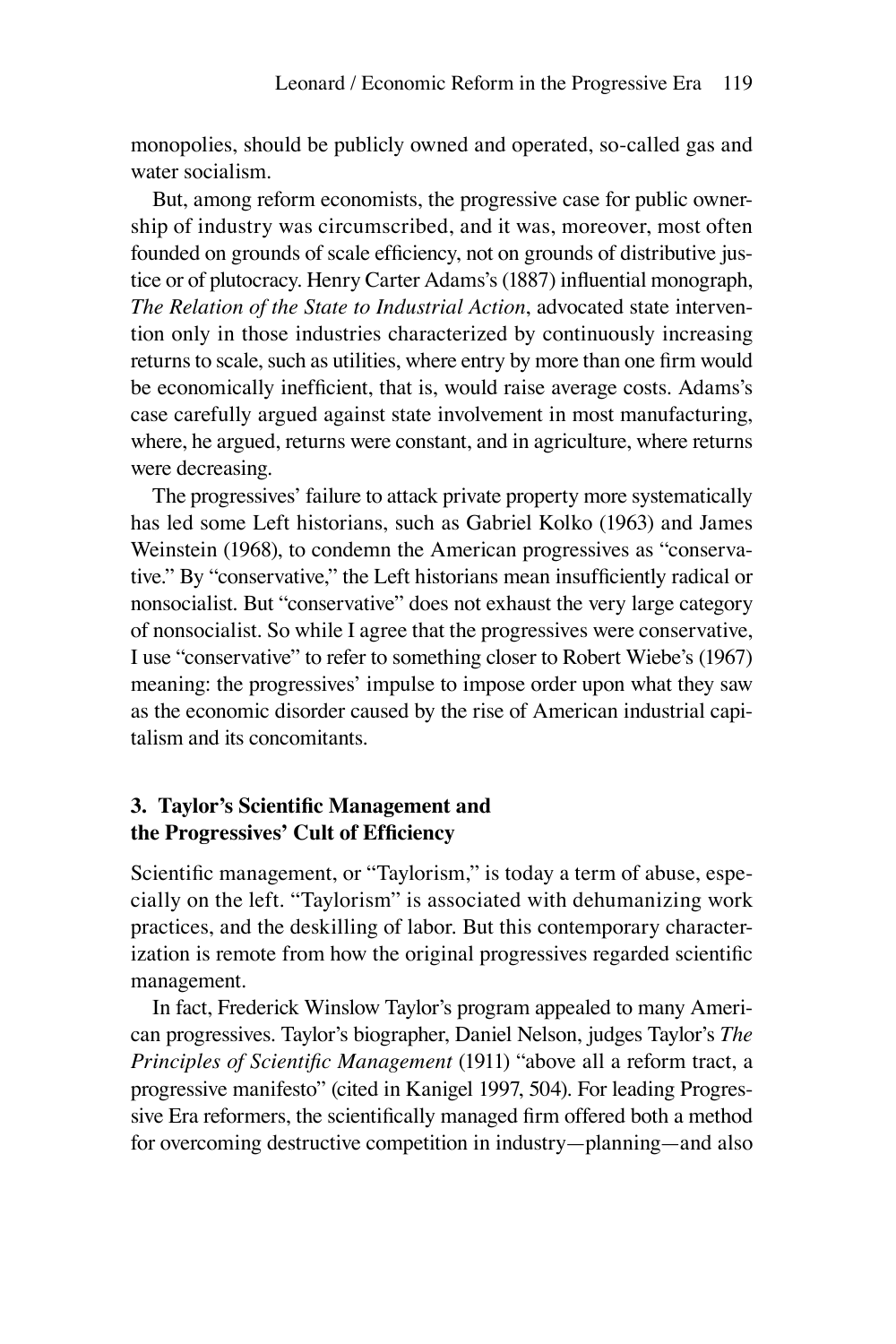a model for making other forms of organization more efficient, government especially.

Taylor's great champion was Louis Brandeis, who called Taylor a genius and made Taylor's reputation when he used scientific management theory to criticize the railroads in the *Eastern Rate* case of 1910. Brandeis, who represented the shippers opposed to the rate increase the eastern railroads sought from the Interstate Commerce Commission, invoked Taylor to argue that railroads would not need higher rates if only they would manage their costs more efficiently, using the principles of scientific management. "The coming *science of management* in this century," Brandeis declared, "marks an advance comparable only to that made by the coming of the *machine* in the last" (cited in Kanigel 1997, 504).

Walter Lippmann, for his part, believed that scientific management would "humanize work" (Haber 1964, 94). John R. Commons called scientific management "the most productive invention in the history of modern industry" (Haber 1964, 148).<sup>9</sup> Muckraker Ida Tarbell called Taylor a creative genius, and gushed that "no man in history has made a larger contribution to . . . genuine cooperation and juster human relations" (Kanigel 1997, 104–5). Another notable muckraker, Ray Stannard Baker, wrote a glowing profile of Taylor in the *American Magazine* (1911).

Florence Kelley, the great labor reformer, joined the Taylor Society, which, during the 1920s, served as refuge for future New Dealers, such as Rexford Tugwell and John Maurice Clark. Taylor's condescension to unscientific management, and the emphasis Taylor's system placed upon the technological aspects of production over the financial side of business, eventually won over Thorstein Veblen, an early skeptic. Lenin was drawn to Taylor's emphasis on increasing production above all else (Haber 1964, 150–52), and later made Taylor's methods part of Soviet production theory.

Taylor's vision offered Progressive Era reformers an almost irresistible package: greater efficiency, order, and fairness, all realized via the expert application of science. Taylor promised greater efficiency, to be sure. But he also promised greater order and fairness in the workplace. A properly scientific approach to management, Taylor argued, one which

9. After Taylor's death in 1915, Commons gradually turned against scientific management, albeit on unusual grounds. Commons believed that Taylor's vision of unions (through their expert representatives) participating in firm planning was tantamount to making labor share the risks of the corporate enterprise, when, Commons argued, labor should not be made to share such risks. See Nyland 1996.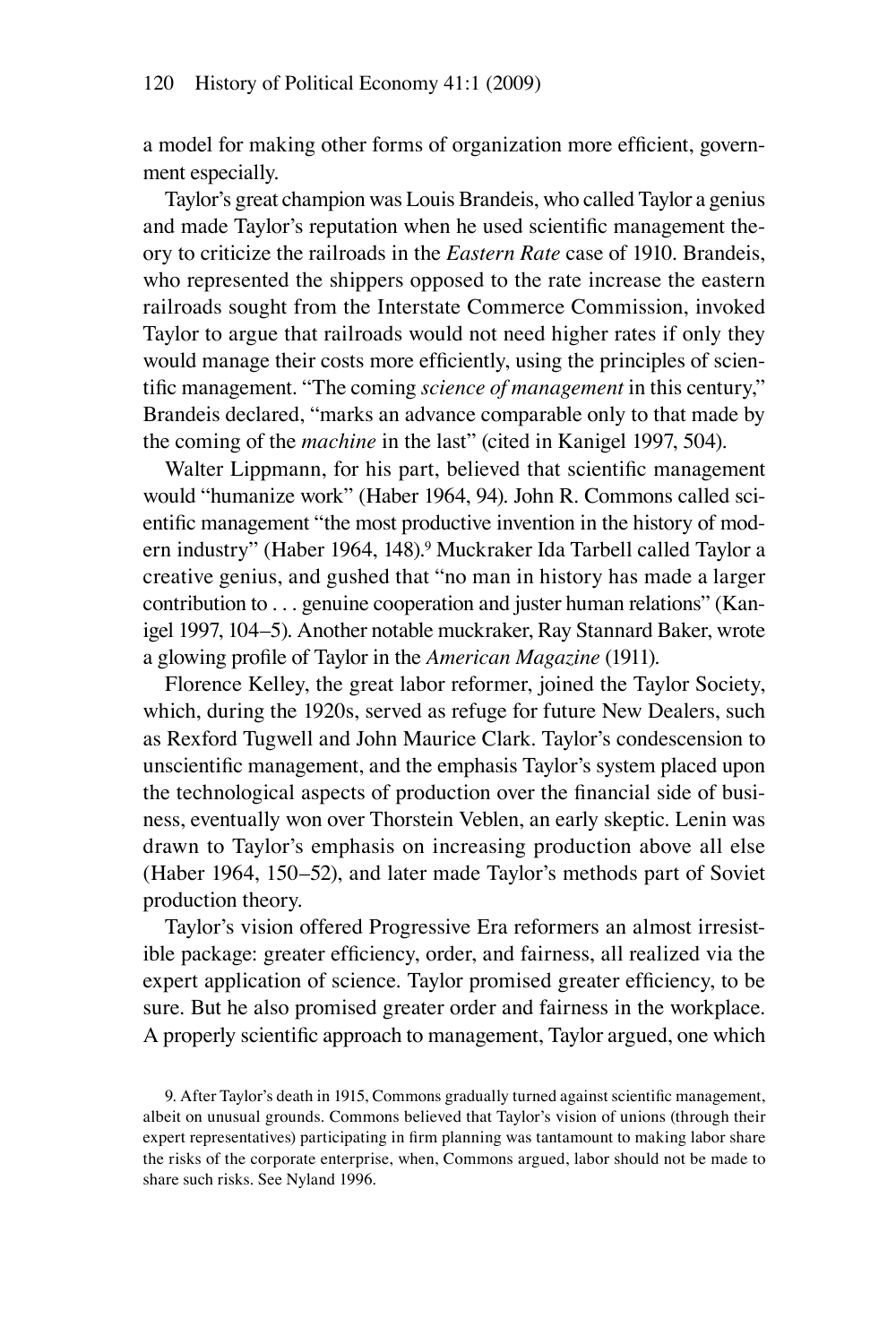brought system and scientific rigor to the heretofore pre-scientific and disorderly enterprise of business management, would not only increase productivity, it would also promote industrial peace and fairness. As Samuel Haber (1964, x), the leading scholar of Taylor and progressivism, put it, greater "efficiency meant social harmony."

Taylor offered progressives fairness as both input and output of scientific management. Scientific management represented itself as the product of science—the application of engineering methods to business management. Rather than follow rules of thumb, the engineer would, via observation and experiment, methodically determine optimal work techniques, scientifically discovering the "one best rule." That the engineering science in scientific management was more practical than theoretical in emphasis only heightened its appeal to economic reformers.

The progressives, who placed great store in the epistemic virtues of scientific inquiry, also saw science as conferring impartiality. Scientific truths might be hard truths, but there was no gainsaying them. As the product of a selfless search for truth, not for power or advantage, scientific outcomes, unlike the outcomes of politics or markets, were impartial.

Scientific management also promised to promote fairness. When Taylor proposed to substitute central planning for what he saw as the arbitrary power of bosses (shop foremen), progressives saw this as increasing not only efficiency, but also fairness. Scientific management promised to substitute the "leadership of the competent" for the leadership of the bosses (Haber 1964, x). The *New Republic's* Herbert Croly imagined that scientific management would replace "robber barons" with "industrial statesman," a term that captures the progressive faith in technocratic rule, while also revealing something of what economic reformers meant by "industrial democracy." "In the past," said Taylor (1911, 7), "the man has been first, in the future, the system must be first."

Of course, claims to fairness notwithstanding, Frederick Taylor, like all planners, was not eliminating authority. He was merely relocating it, by flattening the firm's organizational hierarchy, and placing real authority, especially the authority to hire and fire, with the planning department. Taylor did indeed reduce the power of the shop foremen, but he did so by giving it to the efficiency experts (Haber 1964, 25).

Greater cooperation between labor and capital Taylor promised via two channels: one, better work techniques and increased supervision of worker effort, and, two, the consequence of greater output to be divided among the claimants to its value. The former ultimately proved to be the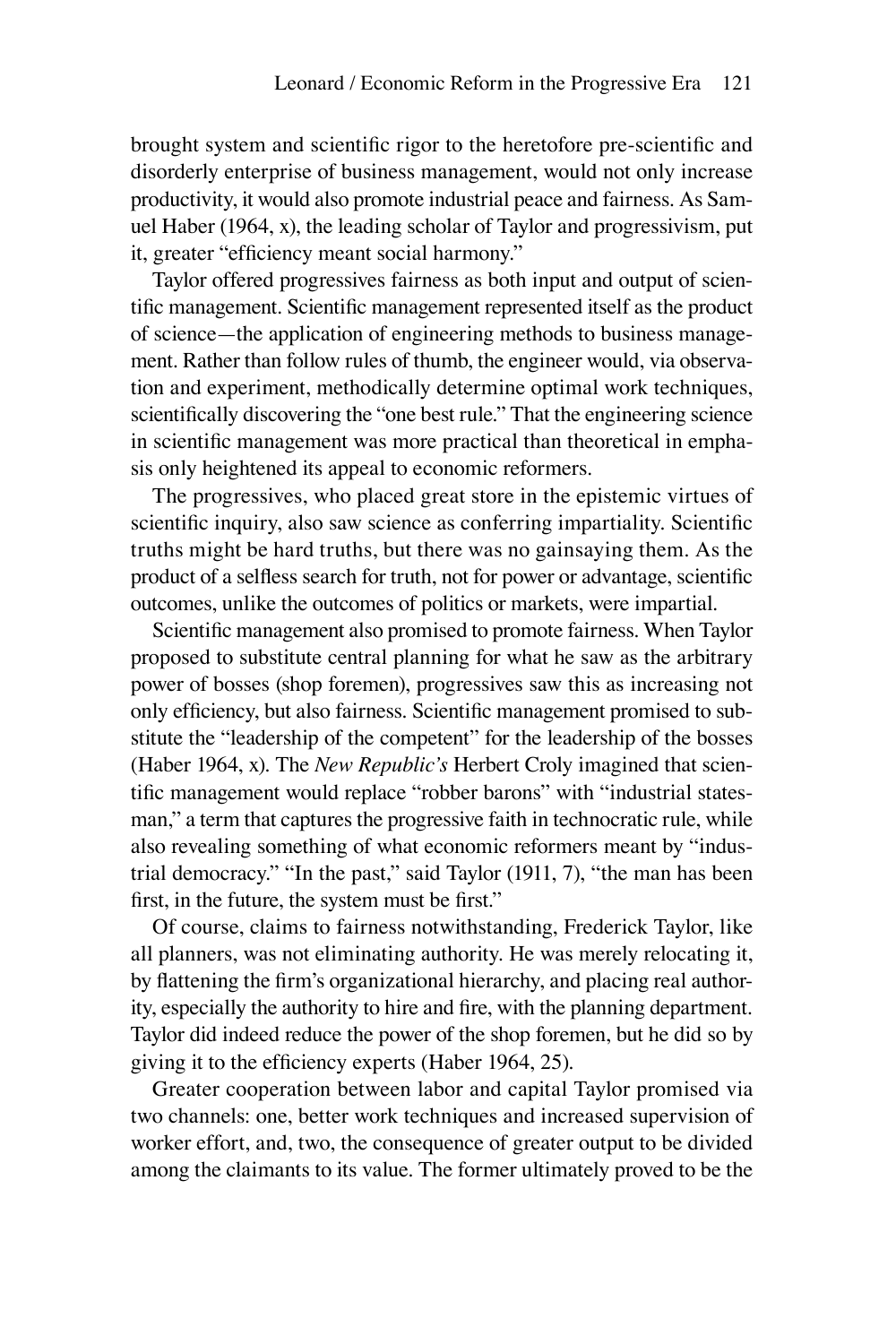undoing of Taylorism. Most workers did not passively accept greater monitoring of their work effort. Nor did workers gratefully receive the tuition of efficiency experts, with its assumption that, as one reviewer of Taylor put it, "the best method is the one the individual laborer cannot discover for himself, and hence it is the function of management to discover and apply it" (Jones 1911, 834). The notion that *less* autonomy and more supervision would be welcomed by workers if only the new authorities were planners rather than foremen, tells of the naïve, elitist prejudices of Taylor and his admirers.

Finally, the output-increasing advantages of scientific management held out the alluring prospect of reducing labor-management conflict. Greater production would make it possible for "both sides [to] take their eyes off the division of the surplus until this surplus becomes so large that it is unnecessary to quarrel over how it shall be divided" (Haber 1964, 27). However exaggerated, this was a tantalizing prospect in an era beset by labor strife. Taylor, like the economic reformers, took the labor question as primary. He believed that both workers and management wrongly regarded labor conflict as endemic to economic life, when, in fact, its true cause was inefficiency. Once shown that they shared the common enemy of inefficiency, workers and management, Taylor believed, would be induced to work cooperatively.

Greater efficiency, for many progressives, essentially defined progress. By efficiency, progressives meant productive efficiency. When Taylor referred to the "engineer as economist," he did not mean that engineers should become political economists, but that they should reduce waste and promote more output from a given quantity of inputs.

Progressives enthusiastically and rapidly seized upon industrial efficiency as an exemplar, imagining that scientific planning could promote efficiency in society more generally. Following Brandeis's intervention on behalf of Taylor, a flood of volumes on efficiency appeared, preaching greater efficiency not just in industry and in government, but also in education, in medicine, in the home, and in human beings themselves.

Joseph Mayer Rice's 1913 bestseller, Scientific Management in Educa*tion*, reported on the results of the new educational testing. Irving Fisher (1909, 15) promoted "biological engineering," by which he meant the study and improvement of human efficiency. Ellen Swallow Richards  $(1910, 152-53)$ , founder of home economics, advocated greater efficiency in the home. Richards proposed that "the work of home-making in this engineering age must be worked out on engineering principles, and with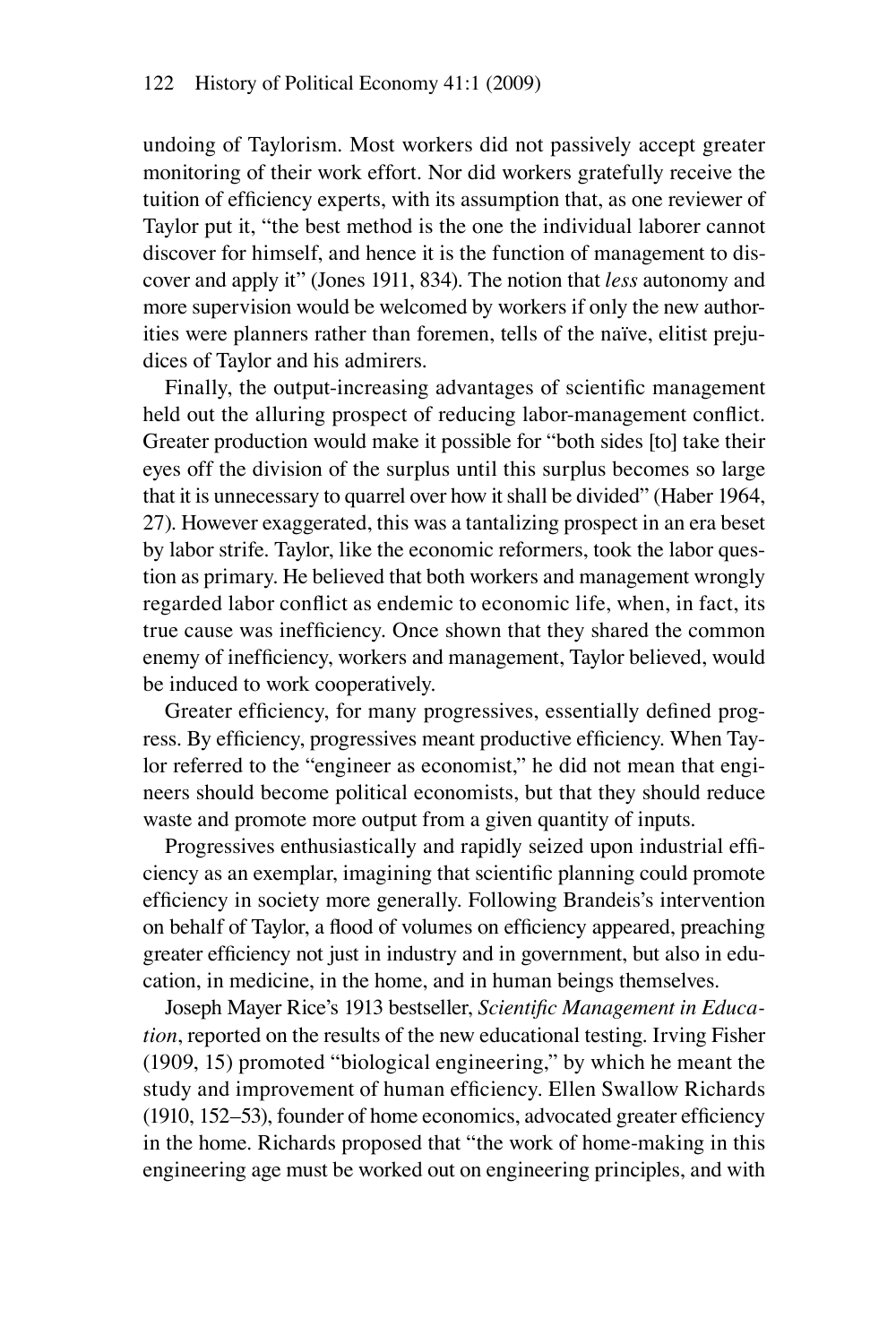the cooperation of both trained men and women." Sociologist and minister Samuel Dike (1912) proposed that even religious practices should be made more efficient.<sup>10</sup> The times, argued Charles Horton Cooley, demanded nothing less than a "a comprehensive 'scientific management' of mankind, to the end of better personal opportunity and social function in every possible line" (in Quandt 1970, 139).

*Conservation* was a cognate term for efficiency. In the Progressive Era, *conservation* referred not just to natural resources such as land, but to social and human resources as well. "The problem of conserving natural resources," Irving Fisher (1909, 1) argued in his *National Vitality*, "is only one part of the larger problem of social efficiency." The AALL's motto was "Conserving Human Resources." Madison Grant, author of *The Passing of the Great Race*, is today remembered as a reactionary scientific racist, but he was also a leading nature conservationist. Grant regarded the despoliation of western lands and the despoliation of the Anglo-Saxon race as like problems demanding a like solution, the imposition of expert stewardship.<sup>11</sup>

Efficiency demanded measurement, which had the virtue of lending precision (real or imagined) and scientific authority. As Rodgers (1982, 126) puts it, "The language of social efficiency offered a way of putting the Progressives' common sense of social disorder into words and remedies free of the embarrassing pieties and philosophical conundrums that hovered around the competing languages of social bonds." Introducing Charles McCarthy's *The Wisconsin Idea*, Theodore Roosevelt (1912) quoted progressive economist Simon Patten, who argued that "without measures of result an ideal becomes meaningless. "The real idealist," quoted Roosevelt, "is a pragmatist and an economist. He demands measurable results. . . . [For] only in this way is social progress possible."

Progressive social scientists, notably the founders of the AEA and the AALL, pointedly distinguished the empirical orientation of their reform economics from the more abstract, deductive approach of late classical political economy (Barber 1987). "Look and see," preached Richard T. Ely, aphorizing one of his AEA founding statements of principle: "We look not so much to speculation as to historical and statistical study of

<sup>10.</sup> See Bradley Bateman's (2001) fine essay on the connections between the Social Gospel, the reform empiricism of the social survey movement, and the efficiency vogue.

<sup>11.</sup> For a view of the Progressive Era conservation movement as a quintessentially progressive movement, motivated by a small cadre of experts and aimed at a more orderly and efficient use of natural resources, see Hays 1959.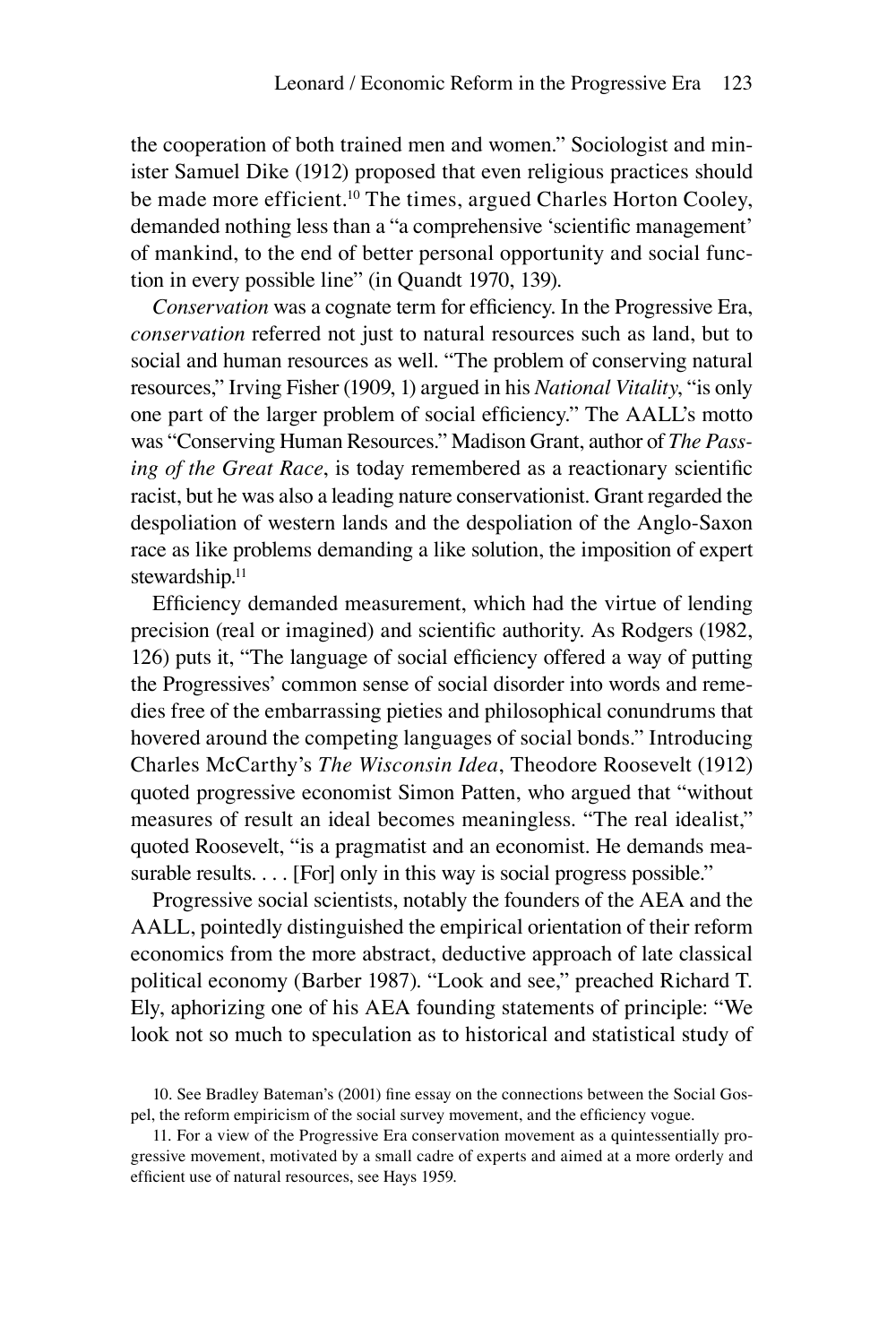actual conditions of economic life" (Seligman 1925, 148). Measurement and an empirical approach to political economy were what, in the minds of the progressives, made their reform economics more scientific. Said Lester Ward (1915, 46), reflecting the aspirations of many progressives, "If laws of social events could be statistically formulated, they could be used for scientific lawmaking."

Efficiency experts measured not only the productivity of factory floors, public schools, households, and immigrant neighborhoods, they also measured human bodies, human character, and human intelligence. The late Progressive Era marks the advent of measuring intelligence. Stanford psychologist Louis Terman's 1916 manual for the Binet IQ test, *The Measurement of Intelligence*, was soon followed by *Human Effi ciency and Levels of Intelligence* (1920), written by Henry Herbert Goddard, superintendent of the Vineland (N.J.) School for Feeble-Minded Boys. It was Goddard (1920, 35–36) who initiated intelligence testing of immigrants at Ellis Island, finding 80 percent "feeble-minded," and who, with Robert Yerkes, tested U.S. Army draftees for World War I, finding that 70 percent possessed a mental age of twelve or less.

Before eugenicists dreamed of measuring intelligence, a complex trait, they measured human heads. At the turn of the century, Veblen's *Journal of Political Economy* published an extraordinary outpouring of articles by economist Carlos Closson, who popularized and proselytized for the scientific racism of two leading physical anthropologists, Georges Vacher de LaPouge and Otto Ammon (e.g., de LaPouge and Closson 1897). The anthropologists measured thousands of human heads, calculating the cephalic index, or ratio of head width to head length, which they believed demonstrated a permanent race hierarchy. The measuring of heads, they said, was "destined to revolutionize the political and social sciences as radically as bacteriology has revolutionized the sciences of medicine" (1897, 54). Veblen selected de LaPouge and Closson's boast to introduce his influential critique of neoclassical political economy, "Why Is Economics Not an Evolutionary Science?" (1898).

#### **4. Technocracy: Government by Expert**

Economic reformers were both partisans of efficiency and partisans of the state. They imagined that the improvement of society, economy, and humanity would be designed and superintended by government experts. Just as the efficiency experts in the scientifically managed firm's planning department brought order to the unplanned chaos of the shop floor,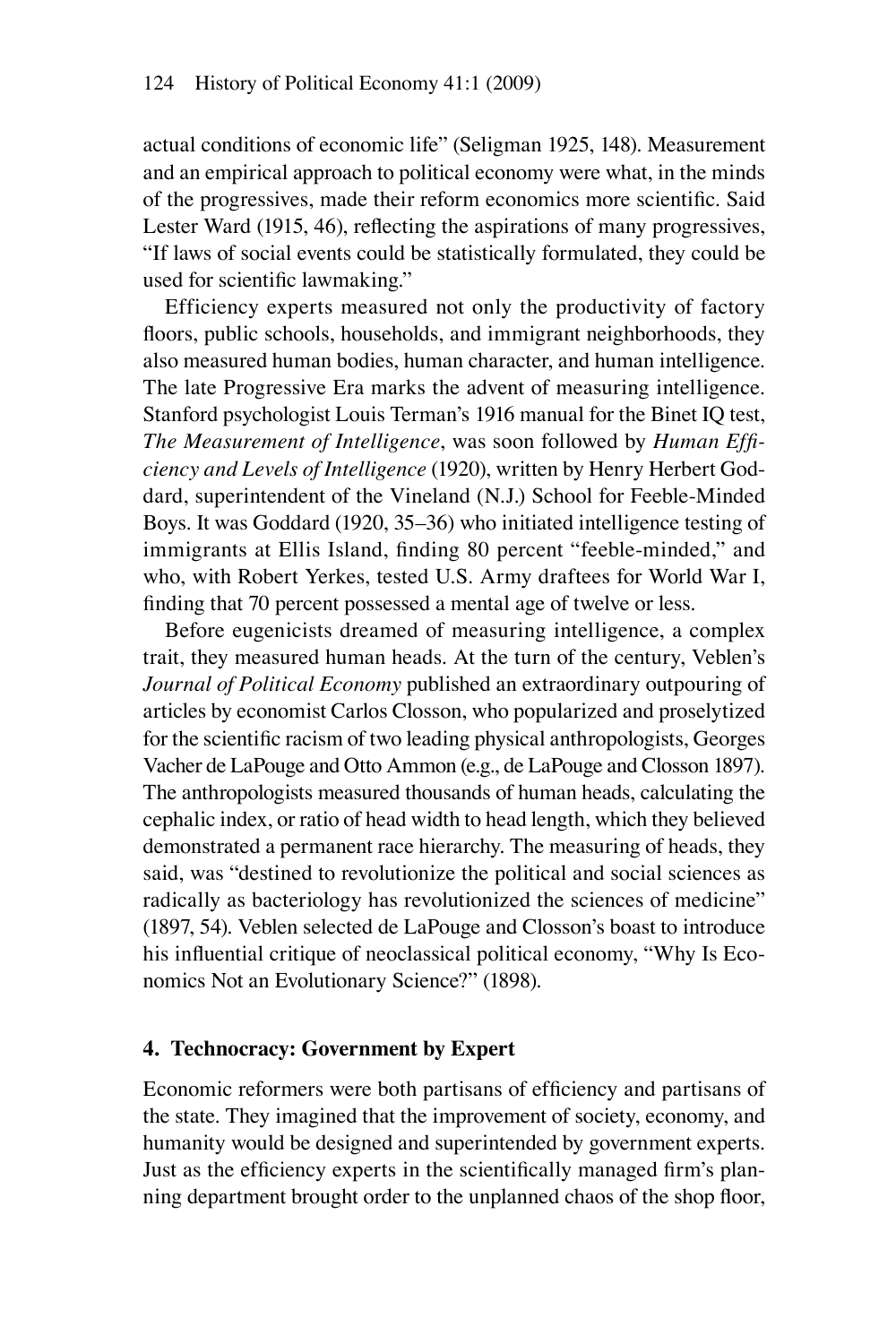so too would government efficiency experts bring order to the unplanned chaos of industrial capitalism.

But the progressives' impulse to use government to set the world to rights was tempered by their judgment that American government, and its party system, was, at all levels, badly in need of reform. Corrupt and decentralized, American government was, at once, the "locus of progressives' hopes, and also the source of their unease" (Rodgers 1982, 125).

The disparity between the government progressives imagined and the government they observed did not induce them to scale back their project of reform. Instead, they expanded it, to include government as well. Progressives at the forefront of economic reform imagined a kind of technocracy, where government experts could administrate, free (or at least insulated) from the partisanship and corruption they saw in American politics. In its more undemocratic versions, progressivism sought to subordinate politics to expert administration altogether (Haber 1964, 104).

Before the state could order the chaos of the competitive marketplace, it would be necessary to bring order to the state itself—that is, to control (or at least circumvent) the political bosses and their corrupt political machines with expert administrators and a professional civil service. As one widely read eugenics text put it, "Government and social control are in the hands of expert politicians who have power, instead of expert technologists who have wisdom. There should be technologists in control of every field of human need and desire" (Albert Wiggam's *New Decalogue* [1923], cited in Ludmerer 1972, 16–17).

Ely (1898, 781) believed that reform required "leadership and guidance from superior classes." When Edward A. Ross famously described progressivism as "intelligent social engineering," he was invoking the technocratic ideal of the government expert qua engineer. The social engineer resides above politics, concerned only to repair the broken mechanisms of society and economy (Ross 1907, 41). The case for technocratic governance was put baldly by Irving Fisher (1907, 20), when he said, "The world consists of two classes—the educated and the ignorant—and it is essential for progress that the former should be allowed to dominate the latter. . . . Once we admit that it is proper for the instructed classes to give tuition to the uninstructed, we begin to see an almost boundless vista for possible human betterment."

E. R. A. Seligman was more cautious regarding the limits of scientific knowledge applied by government experts, but he acknowledged the necessary tension between technocracy and democracy, recognizing that, in the progressive view, the expert was to the state as the priest was to the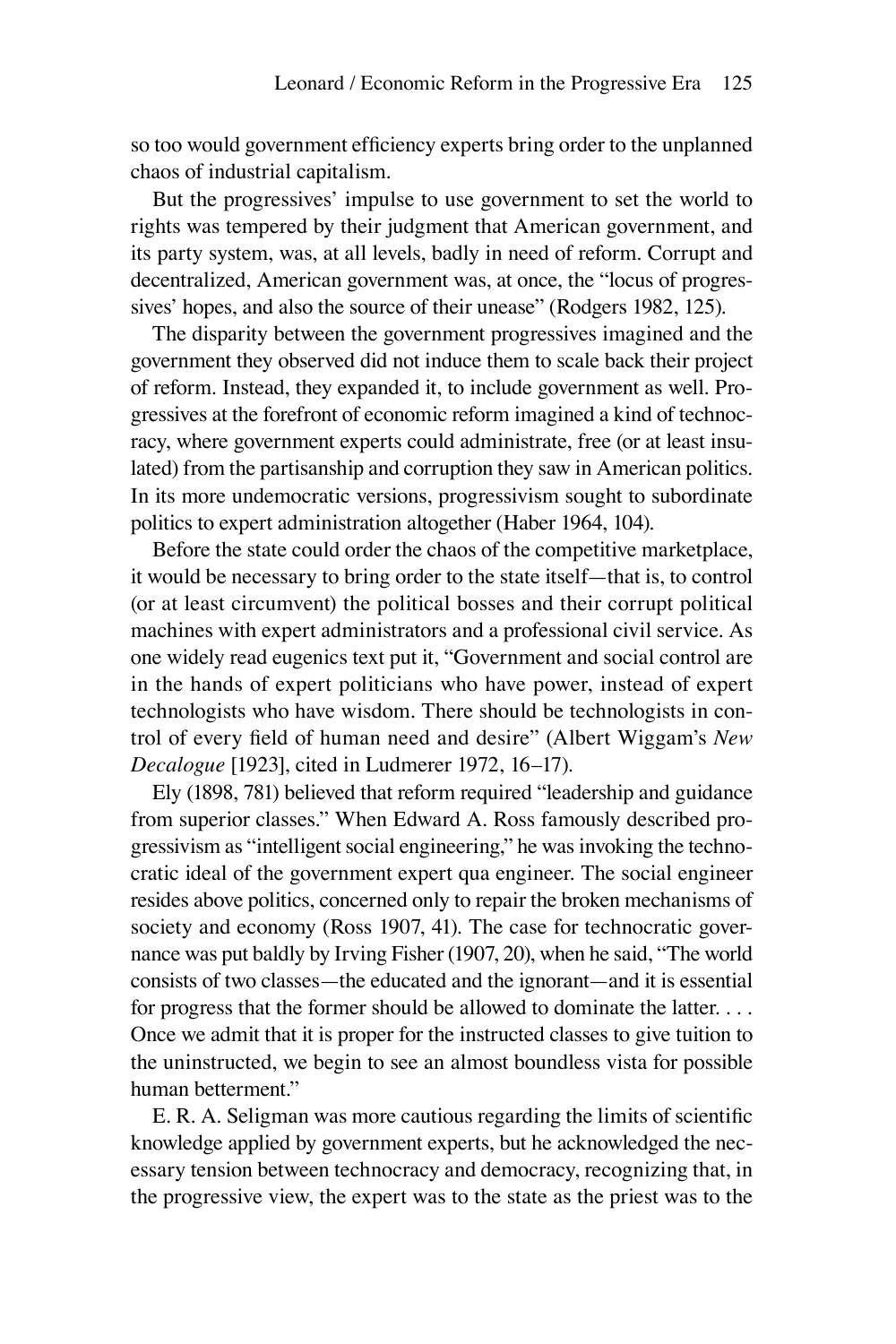church. "The scholar," said Seligman, "must possess priestly qualities and fulfill priestly functions, including political activity. His knowledge, as Fiche says, 'should be truly applied for society's use; he should get people to feel their true needs and acquaint them with the means of their satisfaction'" (in Fink 1998, 14).

The faith that expert social science could not only guide markets toward the social good, but could also identify the social good, ran deep in reform political economy. Franklin Sanborn, the director of the social economy department of the American Social Science Association, an AEA precursor, had put it this way in 1886: "To learn patiently what *is*—to promote diligently what *should* be,—this is the double duty of all the social sciences, of which political economy is one"  $(6)$ .<sup>12</sup> Both organizations embraced the reform impulse, but the ASSA (founded in 1865) was constituted by amateurs, and the AEA (founded in 1885) was founded by academics (and evangelicals) aiming to professionalize economics. The change in the status of economists—from amateurs to professionals, from public intellectuals to scientific experts—coincided with and reflected a change in how economic reform was to be carried out. In particular, the professionals (actual and aspiring) who founded the AEA assigned the leading role to the state, which, in its turn, created new occupational roles for the reforming economist: that of expert policy counselor and that of expert government servant. The technocracy would need to be staffed.

#### **5. Economic Expertise in Practice**

In practice, the earliest realized exemplar of the progressives' technocratic vision was the Wisconsin Idea. In Wisconsin, professorial experts joined hands with enlightened politicians to investigate economic and social problems, and then to devise reforms. John R. Commons, who, along with Edward A. Ross, had been recruited by Richard T. Ely to Wisconsin, probably traveled the main street that connected the university with the state capitol more frequently than any other faculty member. But the entire Wisconsin economics faculty, and many other scholars, were actively involved in expert government investigation and reform. By 1908, fully one-sixth of the University of Wisconsin faculty held appointments on Wisconsin government commissions (Fogel 2000).<sup>13</sup>

<sup>12.</sup> As quoted in Haskell [1977] 2000, 179.

<sup>13.</sup> For a history of Wisconsin institutionalism, which emphasizes the influence of Commons, see Rutherford 2006.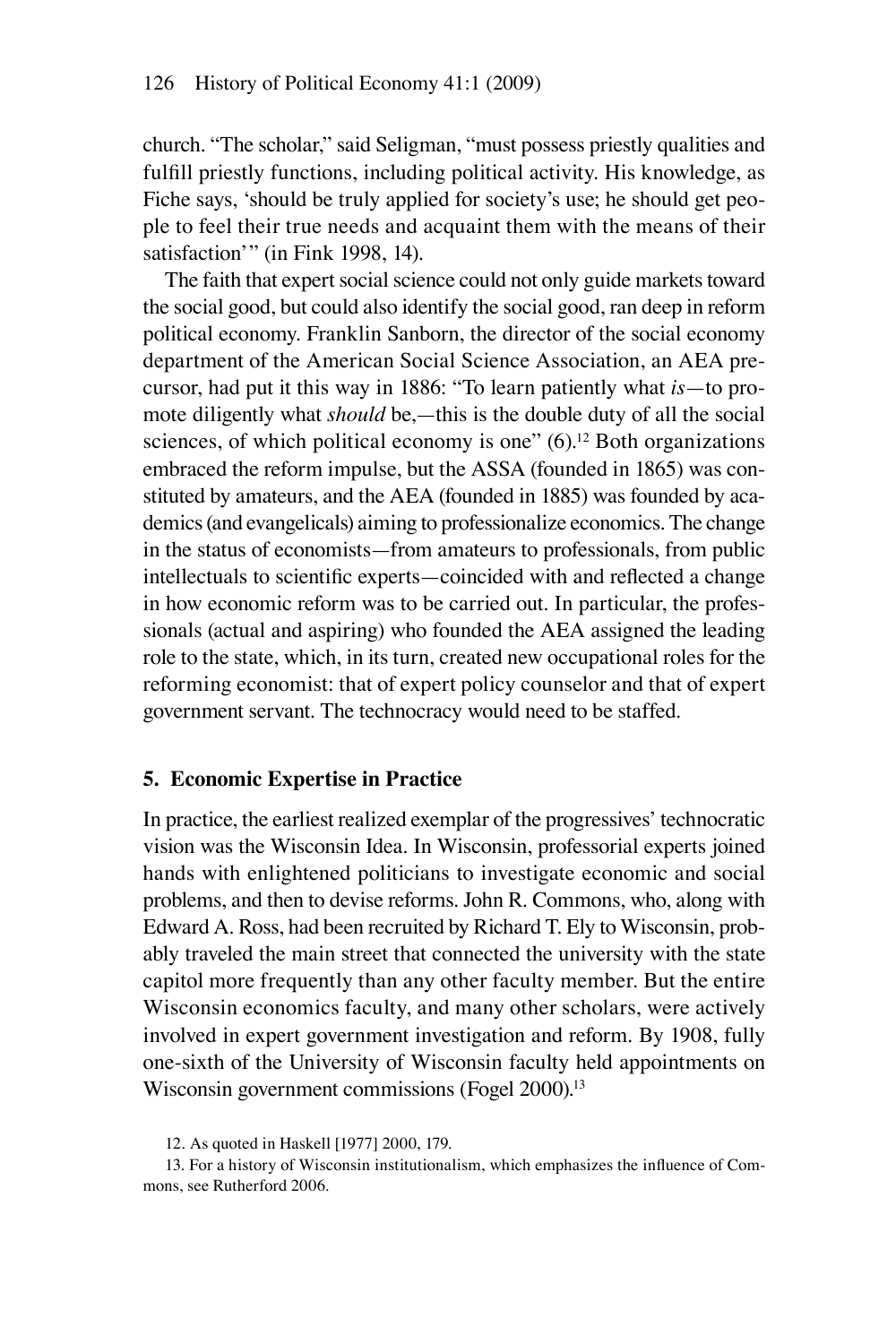The Wisconsin Idea, with its intimate connection between government, social-scientific expertise, and empirical investigation, was imitated by other states and by the federal government. James T. Kloppenberg (1986, 209) characterizes the Wisconsin Idea as a "prototype of national progressivism."

The advent of economic expertise in the service of reform changed not just American government, but also American economics. Prior to the Progressive Era, American political economists addressed economic issues, but they ordinarily wrote as public intellectuals, for an educated lay audience, publishing in general interest journals such as the *Nation*, or the *Atlantic*, or in the religious press. As economics professionalized, it gradually institutionalized in American universities, and political economists increasingly wrote as technical experts, publishing in the research universities' new scholarly journals, and establishing the scientific bona fides demanded by government, whose investigators and policy makers were themselves developing new roles exercising their powers to investigate and regulate market relationships.

Beginning with the Progressive Era, then, the locus of economic knowledge production changed. It moved into the universities, and, as the demand for specialized economic information arose, also into the new government statistical agencies. "The welfare state," historian of statistics Theodore Porter (2003, 39) summarizes, "evolved in conjunction with new kinds of data and new forms of social science."

Progressive Era economists' most enduring policy influence came through two related institutions: the expert-led commission, and the government statistical agencies, especially the U.S. and state bureaus of labor statistics (Furner 1990). As Robert Fogel (2000) reminds us, the Industrial Commission of 1898–1902, which featured Jeremiah Jenks of Cornell, William Z. Ripley of Harvard, and John R. Commons, was the first large scale U.S. commission to employ professional economists: they investigated railroad pricing policy, industrial concentration, and the impact of immigration on labor markets.

The Progressive Era commissions not only collected data; their recommendations were instrumental in establishing the government agencies we today regard as foundation stones of the welfare state. The National Monetary Commission of 1908–12 resulted in the establishment of the Federal Reserve System in 1913, with the central involvement of economist Harold Parker Willis. The recommendations of the U.S. Immigration Commission of 1909–15 led to the immigration acts of 1921 and 1924, which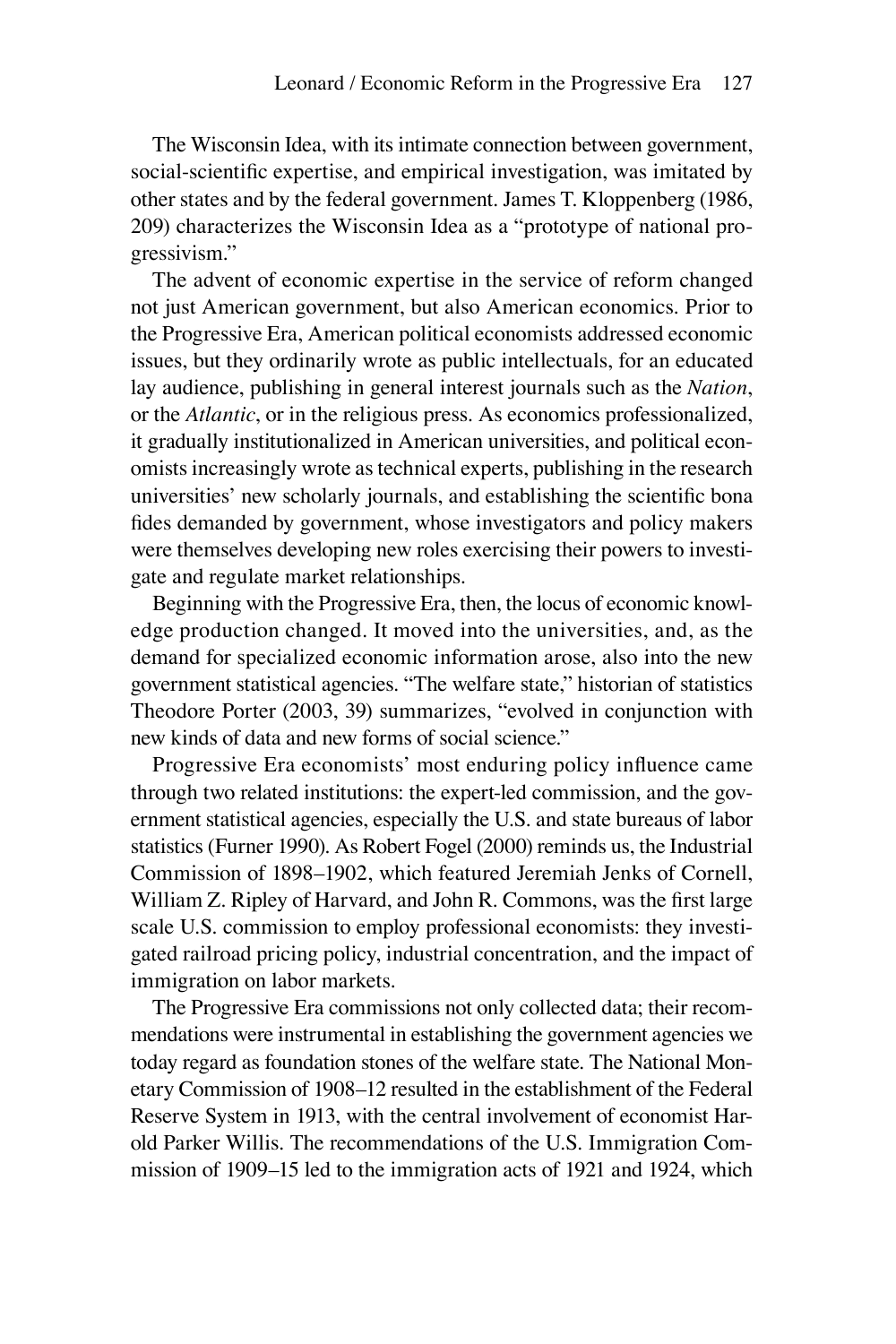ended the era of open immigration and imposed eugenically motivated racial quotas upon immigrants from southern and eastern Europe. As commissions begat new government agencies the line between economist as expert and economist as policy maker began to blur, as exemplified by Frank Taussig's appointment (by Woodrow Wilson) to be the first chair of the U.S. Permanent Tariff Commission (Church 1974).

Even those commissions that did not, of themselves, beget new government agencies, such as the Industrial Relations Commission (IRC) of 1912 (operating 1913–16), were influential, and promoted the model of economists as experts. The IRC, which employed W. Jett Lauck (of Chicago), Sumner Schlicter (of Cornell and Harvard), and Leo Wolman (of Columbia), produced an extraordinarily large set of volumes on family budgets, labor relations, and labor unions, and persuaded many states to adopt minimum-wage, maximum-hour, and working-conditions legislation.

## **6. The Consolidated Firm versus "the Planless Scramble of Little Profiteers"**

The Progressive Era vogue for efficiency, "the merger of the prestige of science with the prestige of the well-organized business firm," Rogers (1982, 126) argues, gave the "metaphor of system its tremendous twentiethcentury potency."<sup>14</sup> But Rogers finds an incongruity in progressive thought, in the form of progressives who "slide back and forth between criticism of business-made chaos and schemes to reorganize government along business lines" (126). This reading, I believe, conflates the firm with the market.

The economic progressives drawn to scientific management were consistent: they celebrated the scientifically managed firm as orderly and efficient, indeed regarded it as an organizational model for centralizing and streamlining government along more technocratic lines. The properly managed firm was an *organization*, the operation of which called for system and for command, and with them the scientific, bureaucratic, and hierarchical values the economic reformers embraced. A competitive market is not an organization, systematic or other. A competitive market is characterized by voluntary exchange, not command: its decisions are decentralized and its outcomes are unplanned.

<sup>14.</sup> It was Taylor (1911, 7), recall, whose scientific-management manifesto insisted that "the system must be first."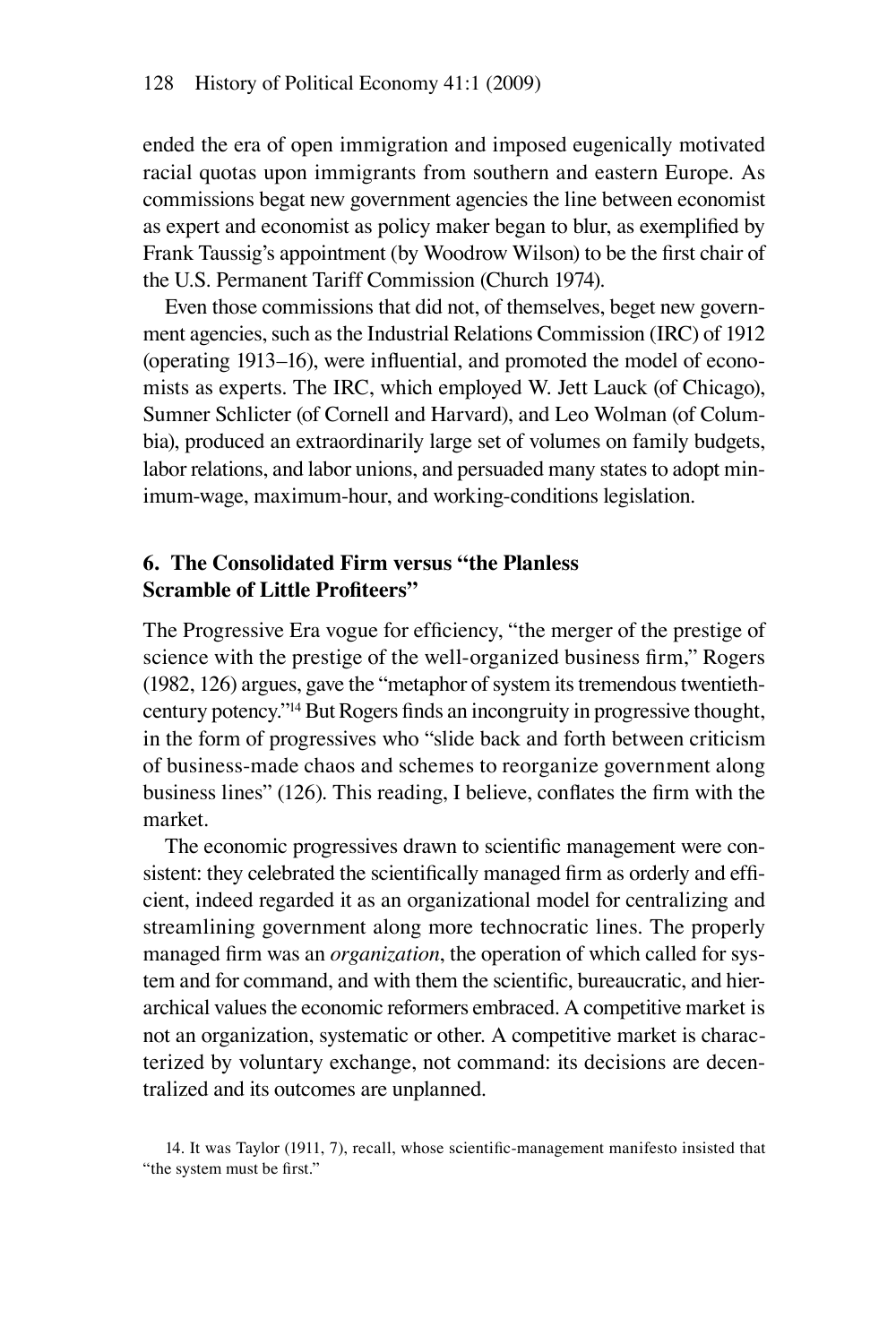The idea of a beneficial spontaneous order arising from voluntary market exchange was dismissed by economic progressives as so much laissez-faire dogma, a doctrine perhaps suitable for Adam Smith's day, but not for the new era of industrial capitalism, with its trusts, pools, and large labor unions. The Progressive Era consolidation of capital and labor, in the progressive view, made Adam Smith's system of natural liberty obsolete.15

Many economic reformers used the term *competition* to refer broadly to a free market system—as in, "the competitive system"—as distinct from the later, neoclassical sense of "competition," which referred to the particular market structure that gives rise to marginal-cost pricing.16 The terminological confusion matters because economic progressives were, famously, hostile to a free market system (and thus to "competition"), and the disorder, inefficiency, and unfairness seen to attend it. But they were not, thereby, opposed to the consolidated forms of economic organization that were produced by free markets. To the contrary, progressive economists generally regarded the new behemoths favorably, as "islands of conscious power," organizations that, unlike the small producers and farmers of the mid-nineteenth century, were purposeful, rational, and efficient.<sup>17</sup>

Progressive economists, like many others, were greatly impressed by the extraordinary Progressive Era consolidation of businesses into trusts and combinations from 1895 to 1904 (Lamoreaux 1985). Most progressive economists regarded large firms as a permanent feature of the new economic landscape. "It is useless to abuse and attack the trusts," said John R. Commons; we should confine ourselves "to discussing the trusts

15. Wesley Clair Mitchell (1927, 172), in the revision of his 1913 *Business Cycles*, distinguished "coordination of effort within each business enterprise" from the "planlessness" of "coordination of effort among independent enterprises." "Coordination within an enterprise is the result of careful planning by experts," said Mitchell, while "coordination among independent enterprises . . . is the unplanned result of natural selection in a struggle for business survival." Because of these and other factors, Mitchell said, "coordination within an enterprise is characterized by economy of effort; coordination among independent enterprises by waste." Thus is "the growth in the size of the business enterprise a gain, because it increases the portion of the field in which close coordination of effort is feasible." I thank an anonymous referee for pointing me to this passage.

16. Thus could competition, in the sense of free markets, be characterized as producing less competition, in the sense of a market structure giving rise to prices above marginal costs.

17. Dennis Robertson (1923, 85) memorably described firms as "islands of conscious power in this ocean of unconscious cooperation, like lumps of butter coagulating in a pail of buttermilk."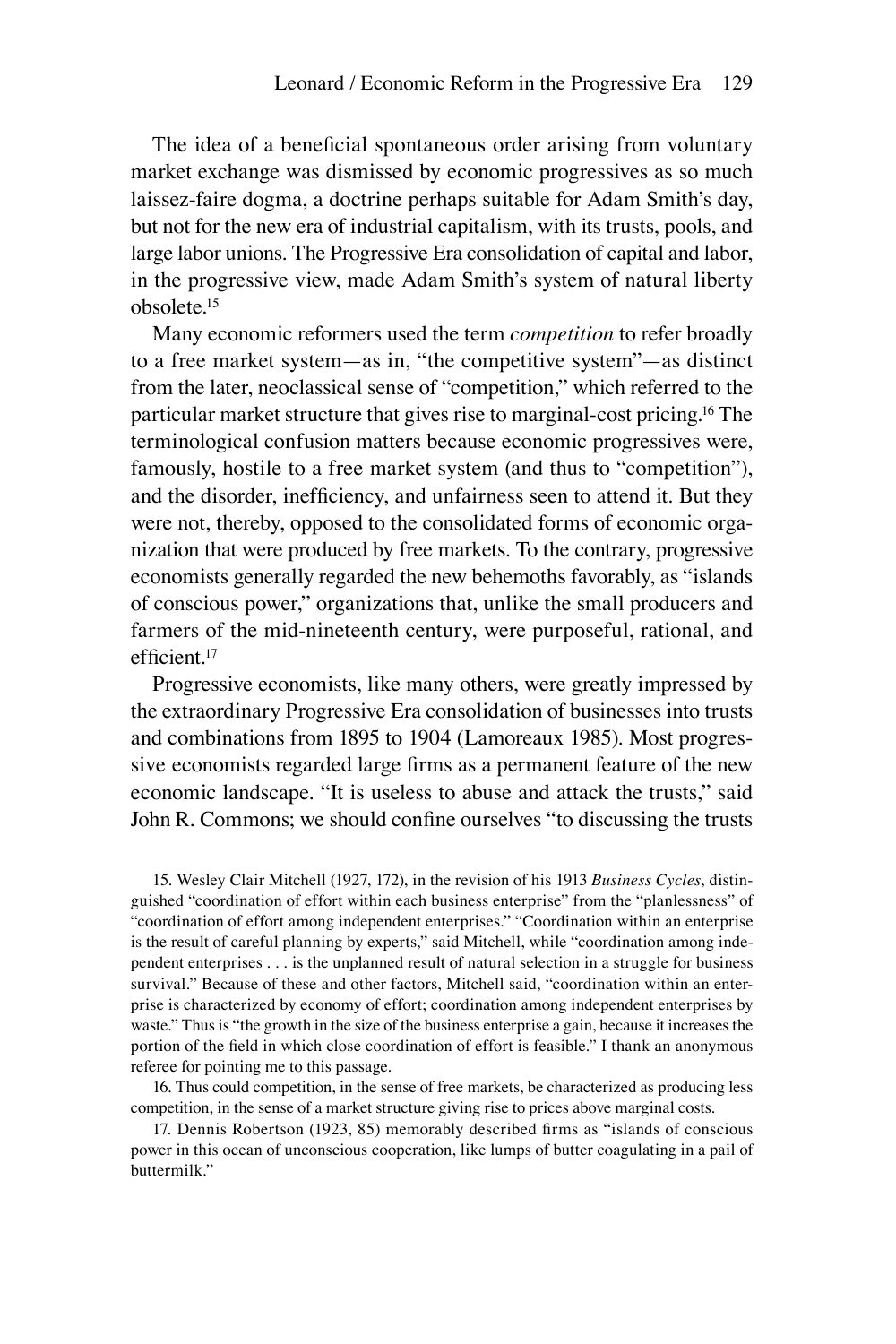from the viewpoint of inevitability" ("Albert Shaw" 1899). "The true line of policy," said William F. Willoughby (1898, 94), also a future AALL president, "is to recognize that consolidation of industrial enterprises is inevitable."

In fact, most economic reformers regarded industrial consolidation as not only inevitable, but also as desirable, provided government could ensure against monopoly. In particular, operating on a large scale provided greater cost efficiency in production; large firms eliminated wasteful "higgling of the market," offered employees better working conditions, and were more likely to be run by professional management.18 The progressive economists were thus opposed to monopoly but not to bigness as such, and, because of this, were not "antimonopoly" in the populist, small-producer sense of the term.

Indeed, the 1895–1904 decade of industrial consolidation goes some way to explaining the puzzle of why, in 1905, William A. White could say that "it is funny how we have all found the octopus," when, as Rodgers (1982, 124) puts it, "less than a decade earlier . . . his like had denied that animal's very existence." The consolidated industrial firm "discovered" by progressive economists circa 1905 was, in fact, a different beast than the one already conjured by the western, agrarian populism best represented by William Jennings Bryan. The Bryanite populists' antimonopolism, which continued an American political tradition dating to Andrew Jackson, opposed consolidated power, especially Eastern money and banking, and it opposed it more for its perceived threats to small producers and to democracy than for any adverse effects upon consumers from monopoly pricing power. Progressive economists were no friends of economic populism and its defense of what they saw as inefficient and outmoded small producers and farmers.

That said, nearly all progressives agreed that *monopoly* should be policed: a larger state role was seen as irresistible. On the question of the trusts, all three presidential candidates in the 1912 election offered impeccable reform credentials: the Republican Taft administration had broken up Standard Oil and American Tobacco, indeed had initiated more antitrust proceedings than had Theodore Roosevelt, the "trustbuster" who was in 1912 heading the Progressive Party ticket. Woodrow Wilson, the Democratic Party nominee, was vigorously antitrust.

<sup>18.</sup> William F. Willoughby (1898, 89) said, "The environment under which the laborers carry on their work, is far superior in the larger establishments."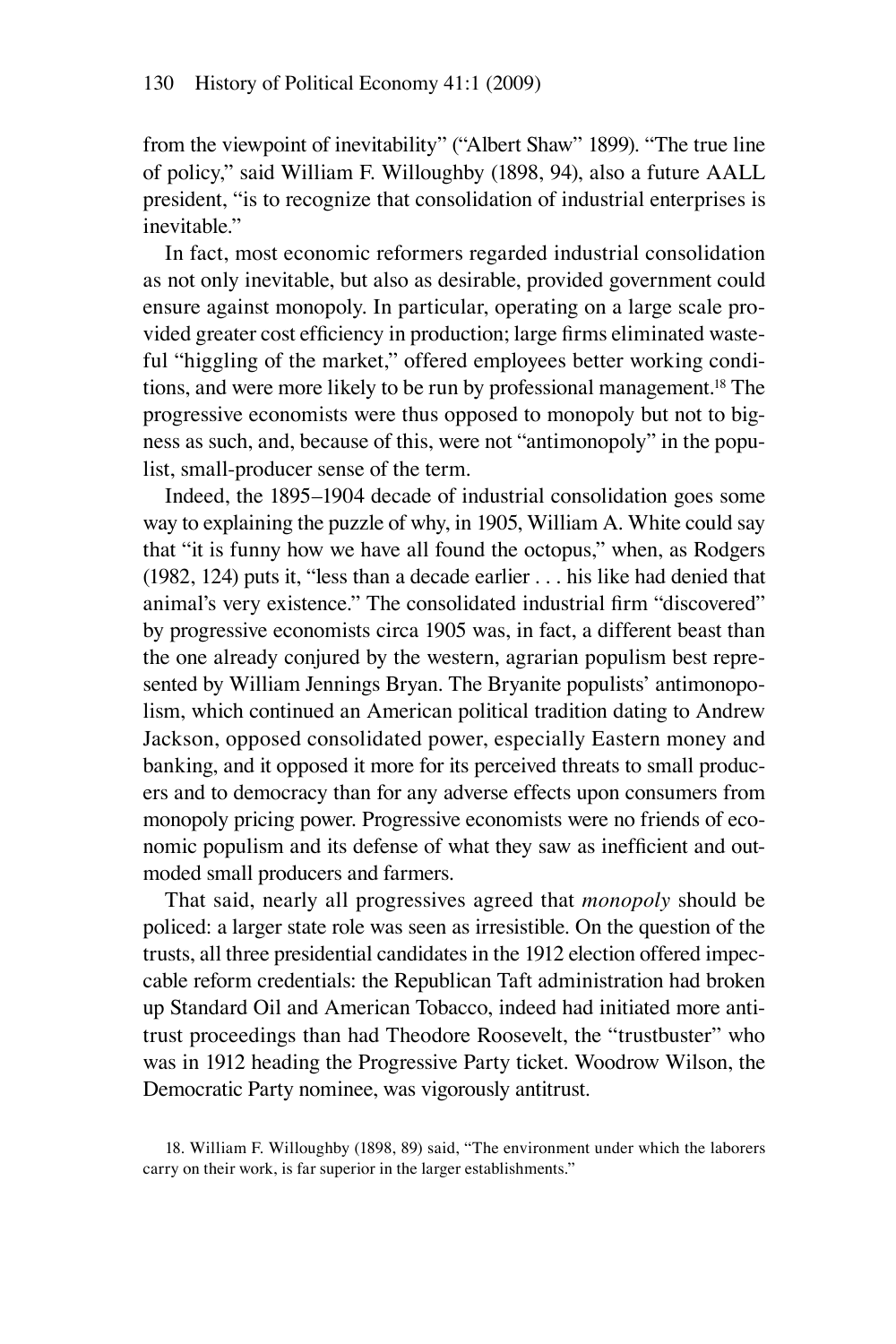There were differences among progressives concerning trust policy. John Bates Clark, the pioneering neoclassical economist, believed that the continuing threat of entry to single-firm incumbents—what he called potential competition—was ordinarily sufficient to discipline incumbents to price at or near competitive levels. Clark was neoclassical in his emphasis upon competitive price as the normative desideratum, and in limiting government's role to policing departures from competitive pricing, rather than relying upon imperfect proxies for monopoly pricing power, such as scale or market concentration (Leonard 2003a).19

At the other end of the policy spectrum lay Thorstein Veblen's notquite-socialist vision. Veblen (1921), emboldened by the economic planning undertaken in the American mobilization for World War I, conceived of the U.S. economy as a single, giant firm. It would be governed by a soviet of central-planning engineers—not state ownership exactly, but a kind of planners' trusteeship. Veblen was, as ever, extreme, both in the scope of industrial consolidation he imagined, and in his vision of professional engineers as the agents of radical social transformation. But Veblen's view of the inevitability of large-scale enterprise, his conception of engineering as the disciplinary instantiation of an impartial, scientific means to greater efficiency, and his enthusiasm for economic planning on the model of business planning (rightly conceived), were widely shared among progressives. If few extrapolated the consolidation trend as did Veblen, most progressives imagined that larger business enterprises would continue to displace small-scale enterprise.

The leading strand of progressive antitrust thought, represented by Theodore Roosevelt, argued that big business should be countervailed by big government, but not dismantled. Roosevelt's "new nationalism" imagined the federal government as a powerful, neutral defender of the public interest in securing the lower production costs provided by large scale, with regulation to ensure that the trusts did not abuse monopoly pricing power or unduly influence democratic decision making.

Breaking up the big firms was seen by Rooseveltian progressives as not only impractical, but also as destructive of efficiency and the other virtues of large scale. Ely (1900, 213) said, for example, "when [trusts] come about as the result of a free development, they are a good thing, and it is a bad thing to break them up; from efforts of this kind, no good has come to

<sup>19.</sup> As long as the new behemoths were disciplined to price competitively by the threat of potential competitors, Clark's (1897, 600) policy recommendation was "hands off . . . competition," a regulatory approach he called "a new and higher type of *laissez-faire*."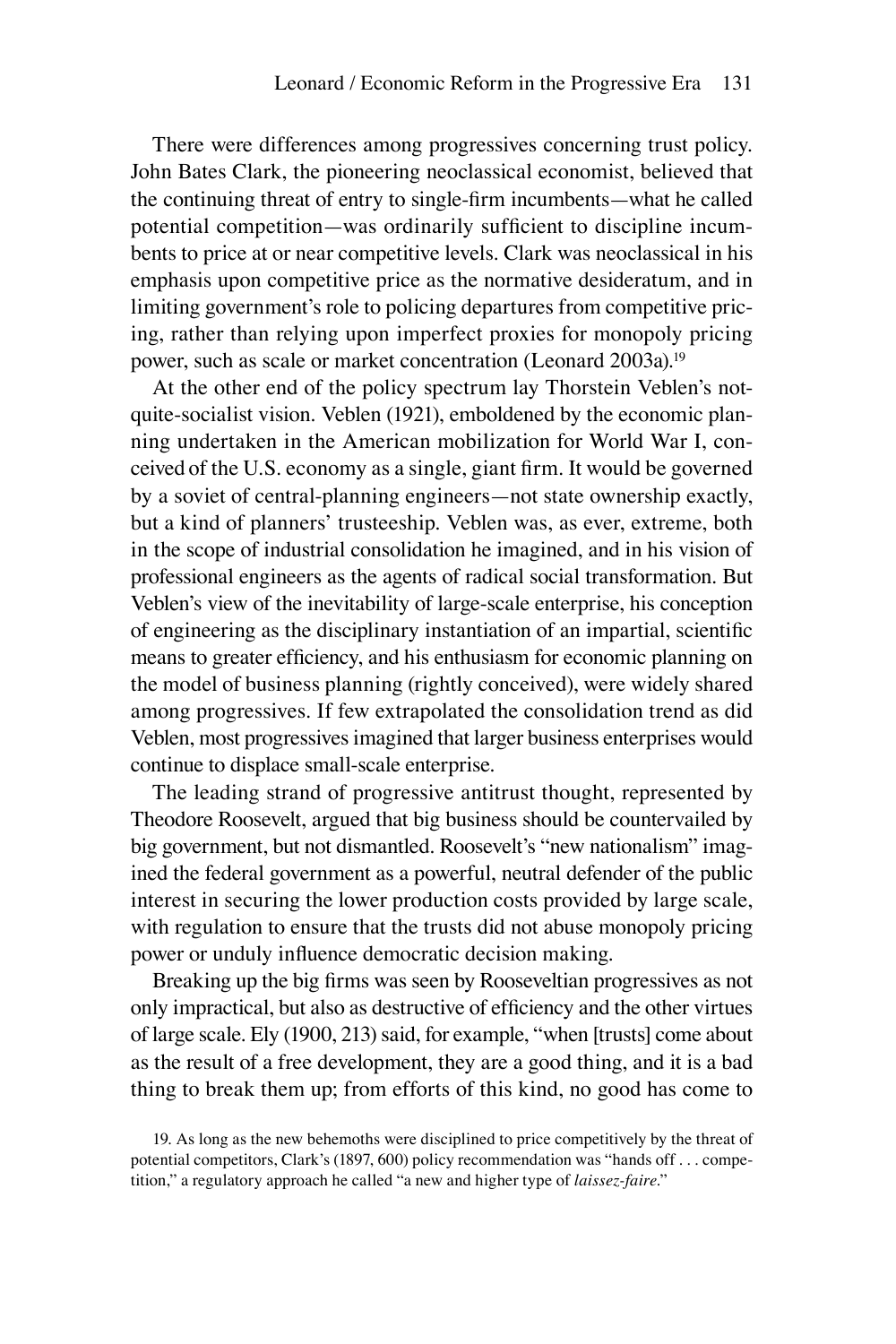the American people." Said Walter Lippmann (1914, 124) in *Drift and Mastery*:

If the anti-trust people . . . [did] what they propose, they would be engaged in one of the most destructive agitations that America has known. They would be breaking up the beginning of collective organization, thwarting the possibility of cooperation, and insisting upon submitting industry to the wasteful, the planless scramble of little profiteers.

Louis Brandeis represented the minority position Lippmann assailed, but he had an influential client in Woodrow Wilson. Brandeis believed that antitrust law should break up the new behemoths. Brandeis was skeptical about the lower costs said to obtain with large scale, and he worried that the Rooseveltian approach might lead to regulatory capture. Leaving the behemoths intact, said Brandeis, could enable rather than impede a plutocratic seizure of the levers of democracy.

Brandeis was an outlier among economic reformers in this regard, a sophisticate with populist ideas. Brandeis disliked what he called the "curse of bigness," in big business but also in big government. Brandeis (1934), in short, was a Jeffersonian, skeptical that Jeffersonian ends, in particular the decentralization of political power, could ever safely be entrusted to the Hamiltonian means of Roosevelt and the other economic progressives who, in his view, uncritically placed their faith in the virtue and efficacy of big government.<sup>20</sup>

Brandeis's skepticism that Hamiltonian means could serve Jeffersonian ends was rare among economic progressives. Most progressives were, like Herbert Croly, confident that Hamiltonian means could be made to serve progressive ends, provided the right people were put in charge. In Croly's (1909) progressive manifesto, *The Promise of American Life*, Theodore Roosevelt personified the kind of leader who, by dint of education, virtue, and social-mindedness, would ensure that the federal government's new powers were used wisely and scientifically.

20. See Adelstein 1989 for an interesting argument that Brandeis's contradictions made him more a Leninist than a Jeffersonian. "In the Zion of [Brandeis's] imagination," writes Adelstein, "every citizen would instinctively regard the common good, and cheerfully accept the direction of superiors to do his or her part in realizing it. The needs of the whole would dominate the desires of the self in every free man and woman; and the will to cooperate would replace the urge to compete" (620).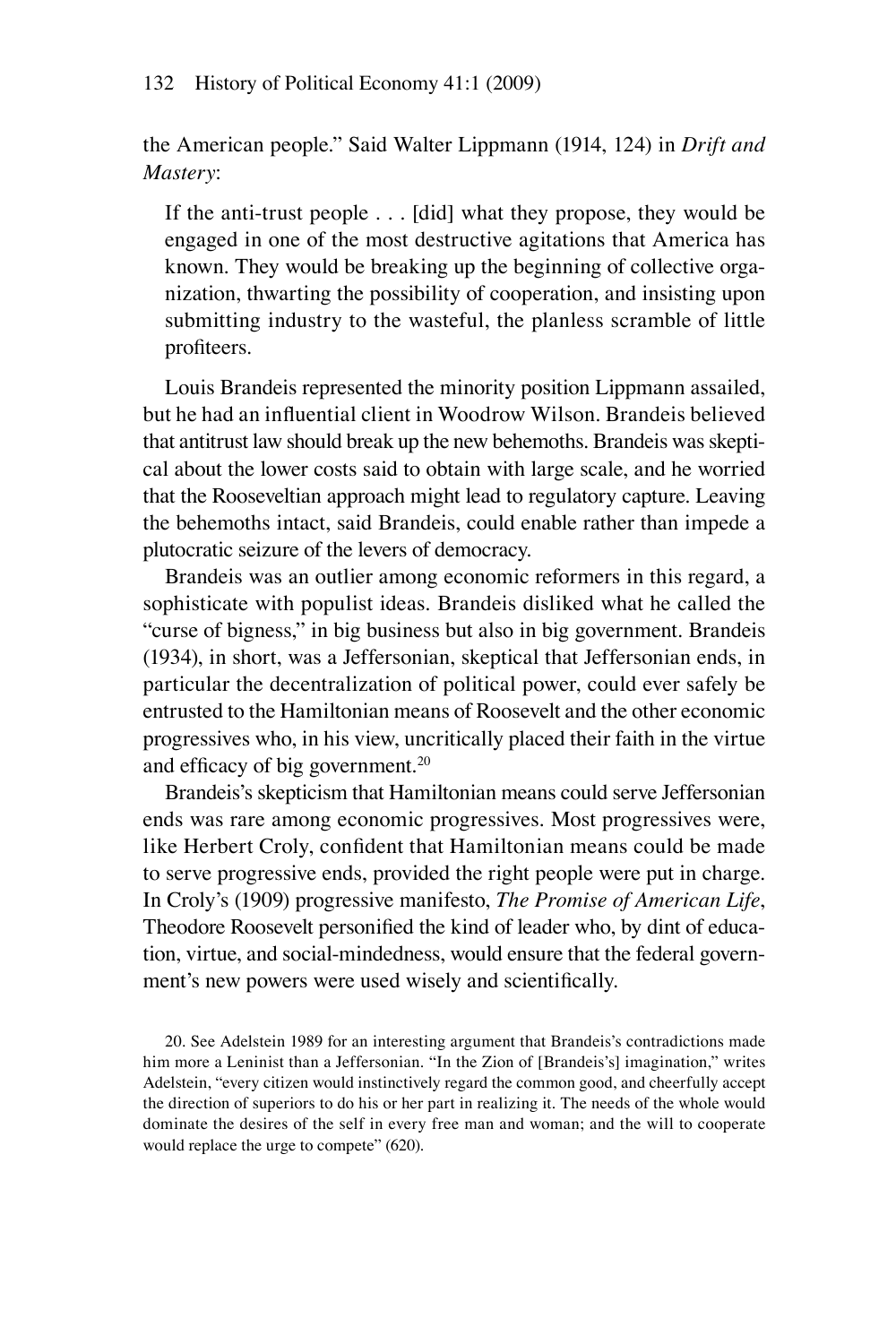## **7. Reviving Hamiltonism: Nationalism, Planning, and Progressive Taxation in World War I**

Progressives entertained different views of American entry into the war. Some opposed it. Jane Addams, for instance, worried that war would distract Americans from progressive causes, which were, in her view, entirely domestic. Robert La Follette thought that American entry into the war would enable the rich to profiteer. Theodore Roosevelt, on the other hand, beat the drums of war early on, and Richard T. Ely, by the summer of 1917, promised, as founder of the Madison chapter of the Wisconsin Loyalty Legion, "to stamp out disloyalty." Ely even denounced La Follette, his former ally and partner in the Wisconsin Idea, claiming that "La Follette has been of more help to the Kaiser than a quarter of a million troops" (cited in Gruber 1975, 207).21

But, once it was clear that President Wilson would be leading the United States into the European conflict, progressives pro- and anti-war came to see that war mobilization offered a golden opportunity to promote nationalist feeling, and then to enlist it in the reform cause, against individualism and decentralization, and for technocracy and economic planning. John Dewey's 1918 essay, "The Social Possibilities of War," argued that World War I was instructing countries with "the individualistic tradition," on "the supremacy of public need over private possession" (Dewey 1929, 556). The war, said Dewey, teaches us the virtues of using "social regulation for moral prophylaxis" (556), an allusion not just to the alcohol trade restrictions begun during war mobilization, but to the idea of social control more generally.

Dewey's view that war collectivism advanced progressive reform echoed his colleague Herbert Croly, who, in *The Promise of American Life*, had celebrated the Spanish-American War as the occasion that harnessed nationalism to progressivism. Said Croly (1909, 169):

The Spanish War . . . and its resulting policy of extra-territorial expansion, so far from hindering the process of domestic amelioration, availed, from the sheer force of the national aspirations it aroused, to give a tremendous impulse to the work of national reform.

21. Ely's two most influential protégés, John R. Commons and Edward A. Ross, were also strongly prowar, if not ultra-ists like Ely. See Gruber 1975.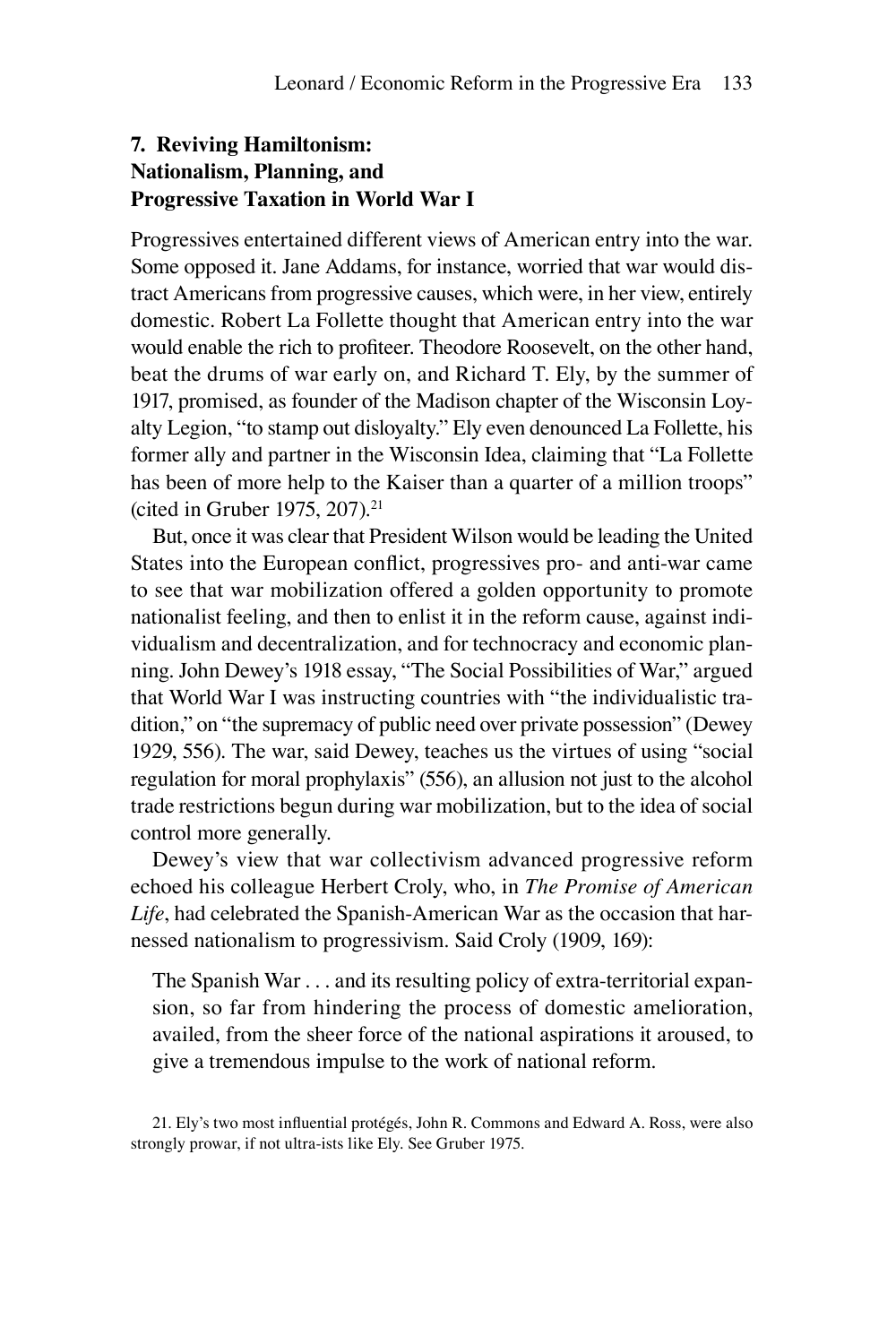By exploiting and promoting war patriotism during the Spanish-American War, Croly argued, progressivism gave reform its rightful national scope, reviving the "Hamiltonian ideal of constructive national legislation" (168).

And, finally, the First World War also proved to be a watershed for economic planning and graduated income taxation, two leading progressive desiderata. During U.S. involvement in World War I, the chief of the Central Bureau of Planning and Statistics of the War Industries Board (WIB) was the economist Edwin Gay, dean of the Harvard Graduate School of Business Administration. The WIB introduced American citizens to the idea of economic planning and control in the service of government, and Gay and his colleagues seized the opportunity to put their business organizational ideas into government practice (Cuff 1989).

The WIB was granted extensive planning powers in mobilizing for war, and it used them. The WIB coordinated most government purchasing, determined the allocation of resources, established priorities in output, fixed prices on commodities in over sixty industries, not all of them military-related, and promoted improved accounting and other management practices (Fogel 2000). When Grosvenor Clarkson, WIB member and historian, called the WIB an "industrial dictatorship," he exaggerated, but for the purposes of paying a compliment, namely, that the WIB established that "whole productive and distributive machinery of America could be directed successfully from Washington" (in McGerr 2003, 287, 285). The mobilization effort, in Clarkson's characterization, was "a story of the conversion of one hundred million combatively individualistic people into a vast cooperative effort in which the good of the unit was sacrificed to the good of the whole." In appraising the advantages war provided to the reform movement, Clarkson volunteered that they "almost [make] war appear a blessing instead of a curse" (in McGerr 2003, 299).<sup>22</sup>

Though American involvement in the First World War was brief, a mere nineteen months, the WIB's success at war mobilization affirmed the progressive faith in expertise, and its view that business planning methods could be applied by the government to the economy at large. While he granted that some war agencies would "melt away" at war's end, Dewey, for example, believed that the most important lesson, that a vast economy could be directed by Washington planners, could never be forgotten. The war, he believed, has "made it impossible for men to proceed any longer by ignoring the revolution which has taken place" (Dewey [1918] 1929, 557).

22. My discussion of the WIB is indebted McGerr 2003, especially pp. 283–99.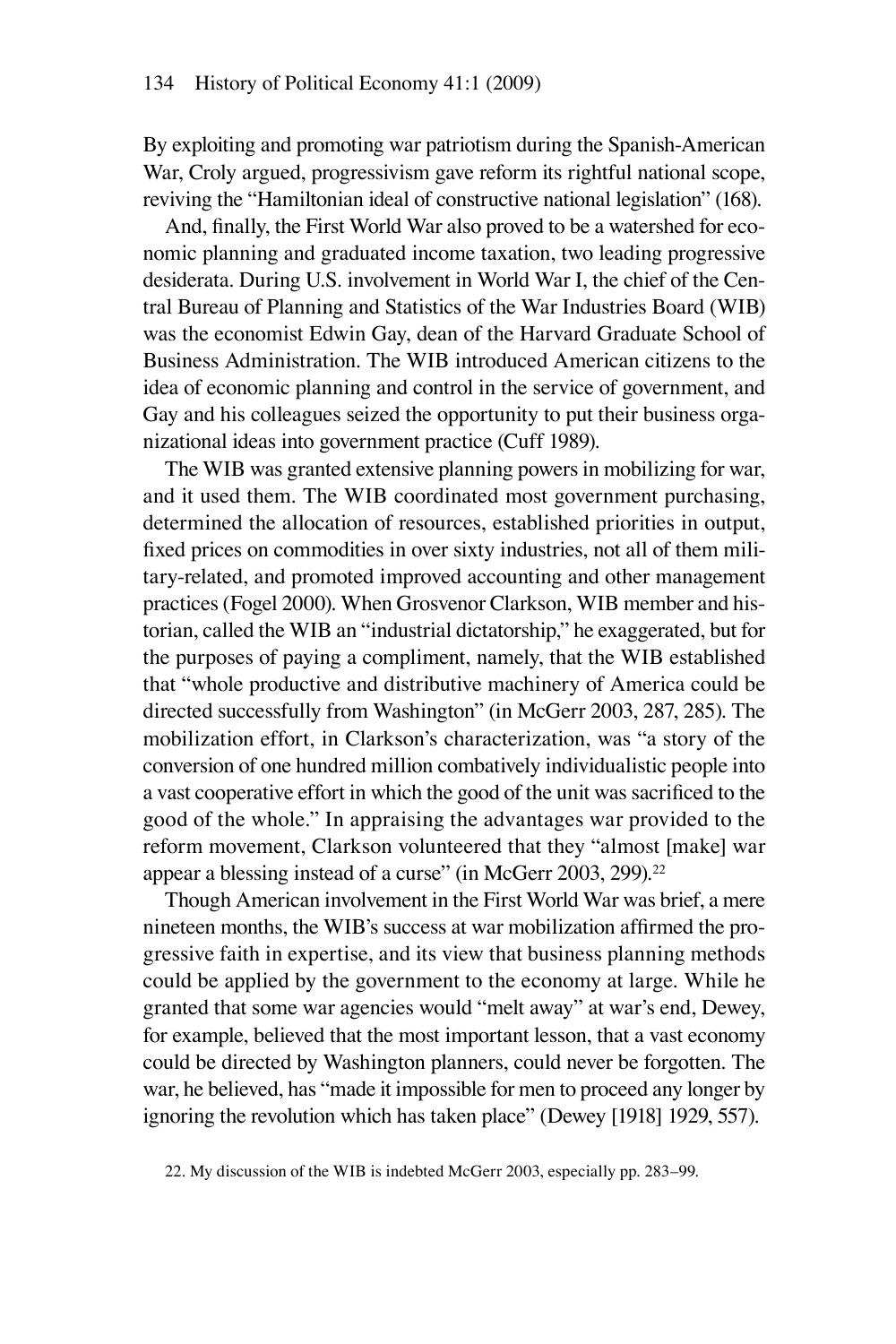The First World War also had the consequence of permanently establishing a long-standing reform goal, the graduated income tax. With large wartime expenditures and decreased tariff revenues from the wartime decline in international trade, the federal budget deficit ballooned to unprecedented levels. The response, the Revenue Act of 1917, changed U.S. taxation history. It was, argues tax historian Elliot Brownlee (1990), a watershed in the development of the welfare state. The Revenue Act raised federal income tax rates (recently made constitutional in 1913 with the passage of the Sixteenth Amendment), steeply increased income-tax progressivity (its top rate was 63 percent), expanded the income tax base, and taxed estates along with "excessive" war profits (Brownlee 1990). Federal government expenditures, under \$1 billion before the war, jumped to \$12.7 billion in 1918. In 1920, federal spending fell, but remained six times its prewar level.

Though born in the exigencies of wartime finance, the 1917 implementation of a more expansive and progressive income tax was not repealed with the end of the war. The Revenue Act of 1917 not only permanently established federal income taxes as a greater source of U.S. tax revenue than tariffs and excise taxes, it also presaged still greater expansions of the federal income-tax base and of its progressivity, most notably during another great national crisis, the Second World War (Brownlee 1990).

#### **8. Progressivism and Eugenics**

Because a belief in human hierarchy was necessary but not sufficient for eugenics, we have investigated progressivism's other commitments to understand why so many progressives appealed to social control of human heredity when making the case for economic reform. Difficult though it is to appreciate in retrospect, eugenics in the Progressive Era was not aberrant, it was not pseudo-scientific, and its appeal was not limited to a particular political ideology nor confined to a particular country. Eugenic ideas, rather, were mainstream, were seen as socially minded, were embraced by nearly all geneticists, were appealed to by scholars and scientists of virtually every ideological stripe, and were influential in nearly all non-Catholic Western countries and in many others besides.

American economic reformers, for their part, were attracted to Progressive Era eugenics by the same intellectual commitments that drew them to economic and social reform more broadly—anti-individualism, efficiency, scientific expertise, technocracy, organization, and planning.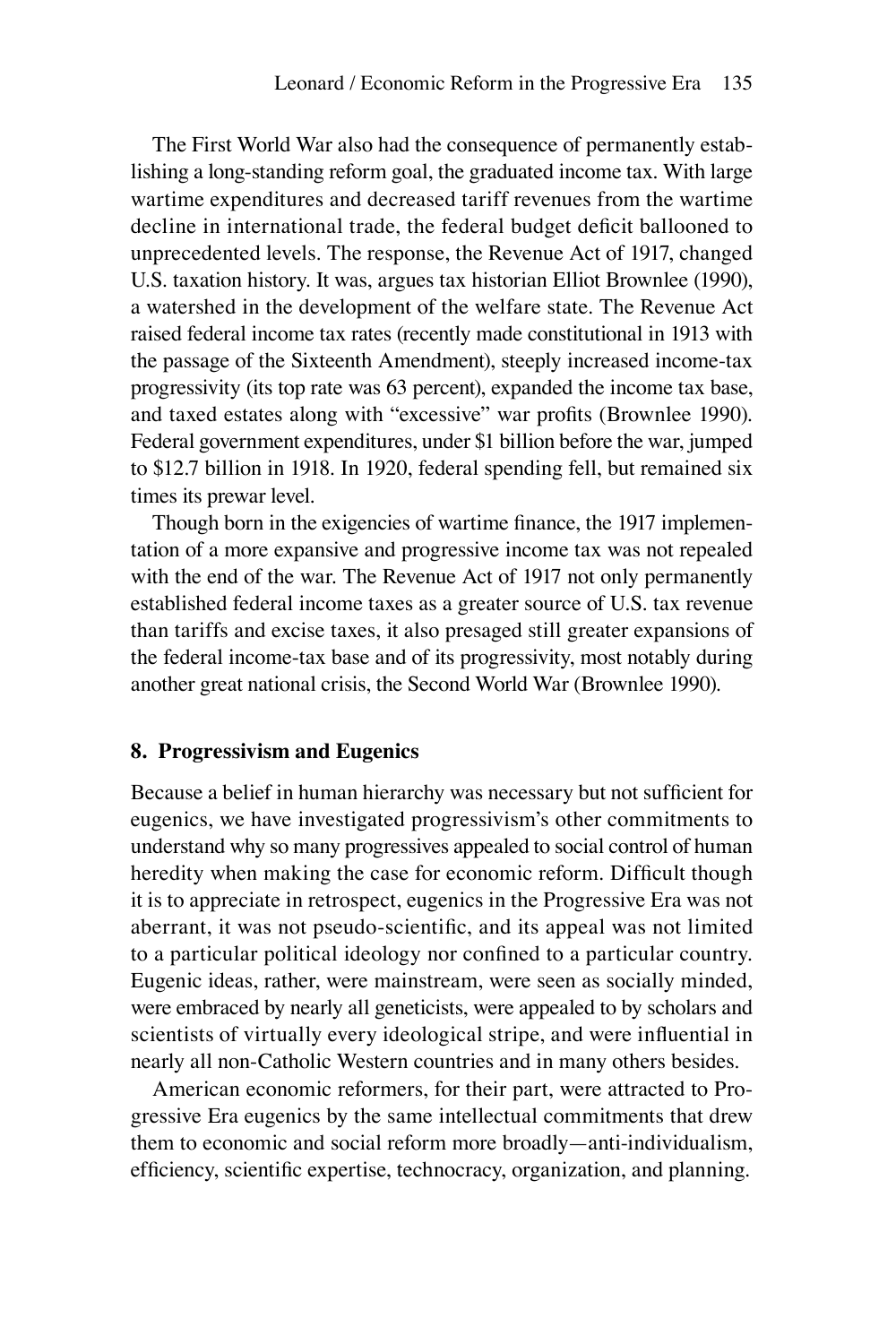First, anti-individualism. Progressive Era eugenics was a collectivist doctrine; it rejected individualism in favor of more aggregate units of explanation, the nation or race or class or stratum of intelligence. Eugenics better comported with the methodological holism of the progressives than did Darwinism, which allowed for selection at both the individual or group level. Where Darwinism accommodated competition among individuals within a group (species), eugenics, in practice, was nearly always premised on competition among groups.

Second, efficiency via expertise. Progressive Era eugenics opposed laissez-faire values, by substituting an objective, expert determination of the social good for a subjective, individual determination of the social good. Individuals could not be relied upon to promote the social good of better heredity, but experts could. Eugenics promised to reform human heredity more efficiently (and more humanely, eugenicists claimed) than could evolution by natural selection.

Third, science. There was, in the Progressive Era, an extraordinary vogue for evolutionary and other biological ideas applied to the sciences of society. American eugenic science, before the 1930s, was popular and respectable, and it possessed real scientific authority. As believers in the epistemic and moral authority of science, progressives adopted an almost religious attitude toward science, believing that Progressive Era biology could explain and control human inheritance.

Fourth, social control as state planning. Though eugenics can, in principle, comprise the free reproductive choices of individuals, in the Progressive Era, the term "eugenics" connoted the planned social control of human heredity. When Francis Galton's (1904) eugenicist manifesto spoke of the "agencies under social control," he meant the state. Indeed, the very idea of eugenics, the substitution of state selection for natural selection, was predicated upon the failure, or at least the relative inefficiency, of natural selection. Laissez-faire eugenics, as Sidney Webb boasted, was, in the Progressive Era, a contradiction in terms.<sup>23</sup>

Commitment to anti-individualism, efficiency, scientific expertise, technocracy, organization, and planning did not, of course, compel the support of eugenics. Not all American reformers endorsed eugenic ideas, even if the opponents of eugenics among them were scarce on the ground. And, moreover, many who did not share the progressive commitments embraced

<sup>23.</sup> Said Webb (1910–11, 237), "No consistent eugenicist can be a 'Laisser Faire' individualist unless he throws up the game in despair. He must interfere, interfere, interfere!"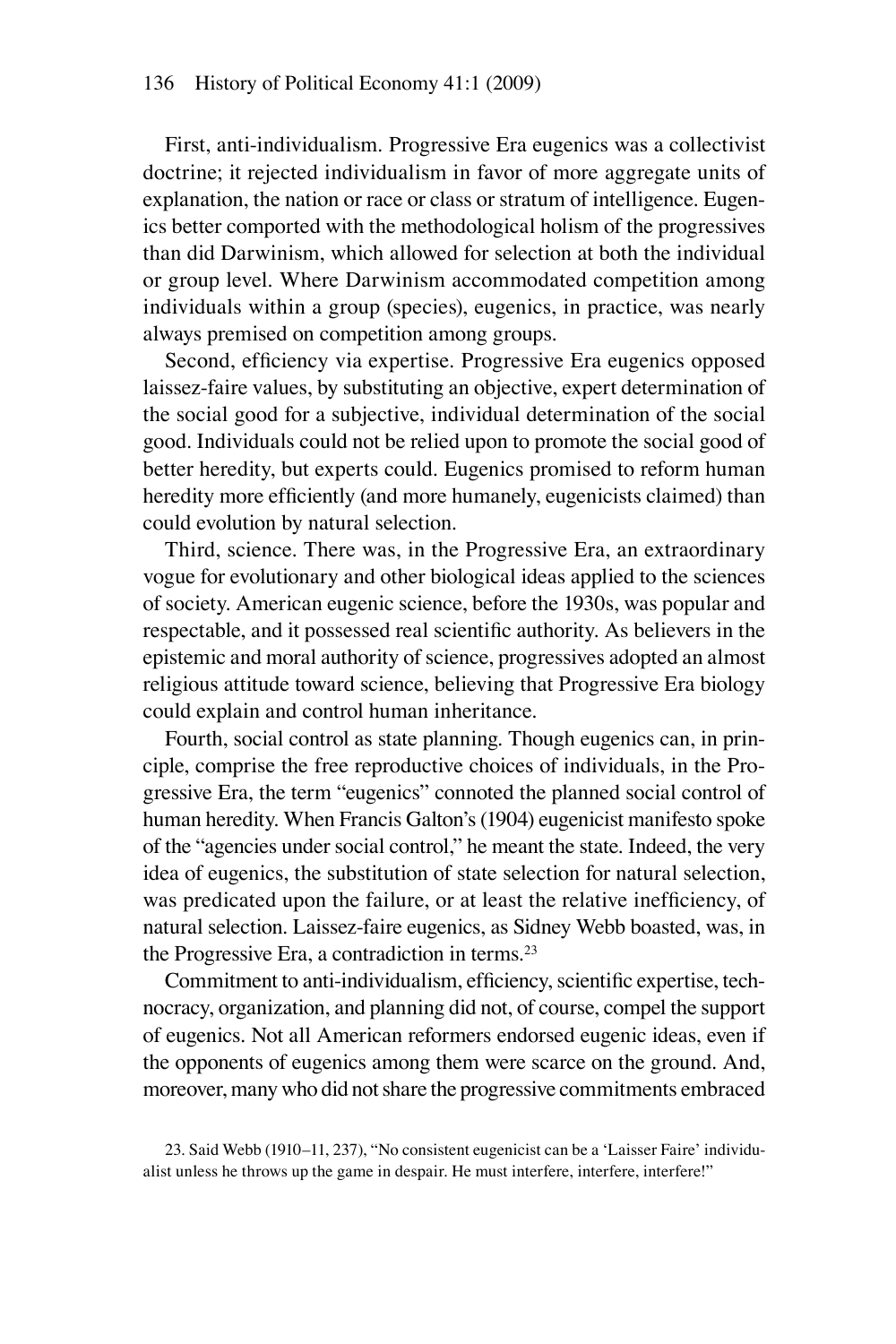eugenics nonetheless. But the progressives' foundational intellectual beliefs did make eugenics and progressivism complementary rather than antagonistic trends in the Progressive Era (Searle 1998, 25–26), and help to explain the embrace of eugenics by so many progressive economists and their reform allies.

Herbert Spencer, the bête noire of American economic reform, also had (arguably) hierarchical views, and he too offered a biological defense of his social and economic ideas. But Spencer, as a proponent of individualism and critic of expert-guided state compulsion, was no eugenicist. Spencer imagined human improvement as an exercise in Lamarckian self-help.

The progressives, in contrast, believed that the crooked timber of humanity could not straighten itself. The project of human improvement, once made part of the progressive project of social improvement, could no longer be left to the self-regarding, undirected, and inefficient choices of ordinary individuals. It would instead be entrusted to the socially minded, planned, and efficient choice of scientific experts.

#### **References**

Adams, Henry C. 1886. Economics and Jurisprudence. *Science* 8.178:15–19.

- ———. 1887. Relation of the State to Industrial Action. *Publications of the American Economic Association* 1.6:7–85.
- Adelstein, Richard. 1989. "Islands of Conscious Power": Louis D. Brandeis and the Modern Corporation. *Business History Review* 63.3:614–56.
- Albert Shaw and John R. Commons Consider Trusts Inevitable, but Think They Should Be Controlled. 1899. *New York Times*, 14 September.
- Baker, Ray Stannard. 1911. Frederick Winslow Taylor: Scientist in Business Management. *American Magazine* 71:564–70.
- Barber, William. 1987. Should the American Economic Association Have Toasted Simon Newcomb at Its 100th Birthday Party? *Journal of Economic Perspectives* 1:179–83.
- Bateman, Bradley. 2001. Make a Righteous Number: Social Surveys, the Men and Religion Forward Movement, and Quantification in American Economics. In *The Age of Economic Measurement*, edited by Judy L. Klein and Mary S. Morgan. *HOPE* 33 (supplement): 57–85.

Bill of Rights Again, The. 1915. *New Republic* 2.24:272–73.

- Brandeis, Louis D. 1934. *The Curse of Bigness: Miscellaneous Papers of Louis D. Brandeis*. Edited by Osmond K. Fraenkel. New York: Viking Press.
- Brownlee, Elliot. 1990. Economists and the Formation of the Modern Tax System in the United States: The World War I Crisis. In *The State and Economic Knowledge: The American and British Experiences*, edited by Mary O. Furner and Barry E. Supple. Cambridge: Cambridge University Press.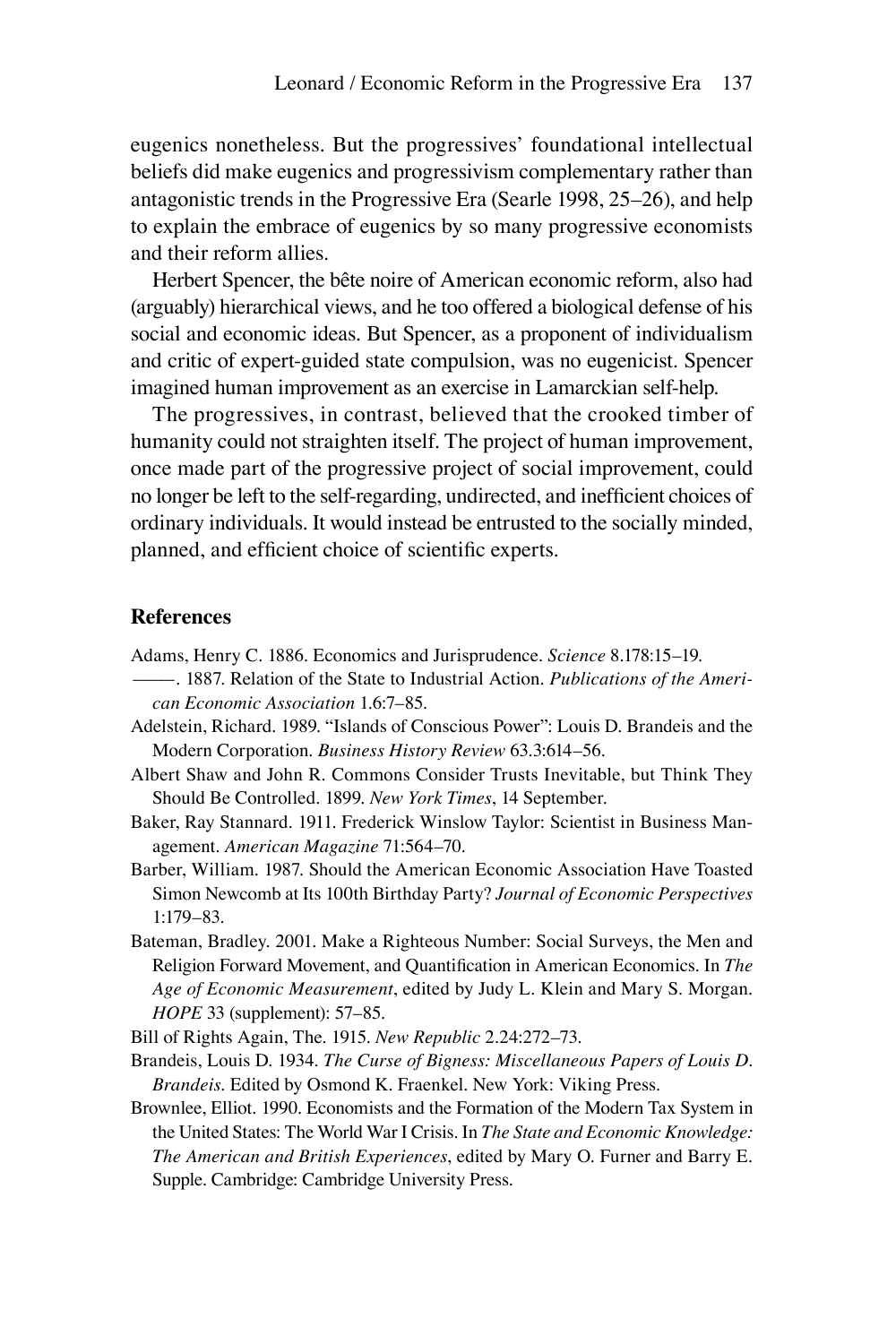- Church, Robert. 1974. Economists as Experts: The Rise of an Academic Profession in the United States, 1870–1920. In vol. 2 of *The University in Society*, edited by Lawrence Stone. Princeton: Princeton University Press.
- Clark, John Bates. 1897. The Scholar's Political Opportunity. *Political Science Quarterly* 12.4:589–602.
- Commons, John R. 1934. *Institutional Economics: Its Place in Political Economy*. New York: Macmillan.
- Croly, Herbert. 1909. *The Promise of American Life*. New York: Macmillan.
- Cuff, Robert. 1989. Creating Control Systems: Edwin F. Gay and the Central Bureau of Planning and Statistics, 1917–19. *Business History Review* 63:588–613.
- Degler, Carl. 1991. *In Search of Human Nature: The Decline and Revival of Darwinism in American Social Thought*. New York: Oxford University Press.
- de LaPouge, Georges Vacher, and Carlos C. Closson. 1897. The Fundamental Laws of Anthropo-sociology. *Journal of Political Economy* 6.1:54–92.
- Dewey, John. [1918] 1929. The Social Possibilities of War. In vol. 2 of *Characters and Events: Popular Essays in Social and Political Philosophy*, edited by Joseph Reder. New York: Henry Holt.
- Dike, Samuel. 1912. Shall Churches Increase Their Efficiency by Scientific Methods? *American Journal of Theology* 16.1:20–30.
- Dudziak, Mary L. 1985. Oliver Wendell Holmes as a Eugenic Reformer: Rhetoric in the Writing of Constitutional Law. *Iowa Law Review* 71:833–67.
- Ely, Richard T. 1886. Ethics and Economics. In *Science Economic Discussion.* New York: The Science Company.
- ———. 1889. *Social Aspects of Christianity and Other Essays*. New York: Thomas Y. Crowell and Co.
- ———. 1896. *The Social Law of Service*. New York: Eaton & Mains.
- ———. 1898. Fraternalism vs. Paternalism in Government. *Century Magazine*  55.5:780–85.
- ———. 1900. *Monopolies and Trusts*. New York: Macmillan.
- ———. 1911. Socialism: Discussion. *American Economic Review* 1.2:355–67.
- Filene, Peter. 1970. An Obituary for the Progressive Movement. *American Quarterly* 22:20–34.
- Fine, Sidney. 1956. *Laissez-Faire Thought and the General Welfare State: A Study of Confl ict in American Thought, 1865–1901*. Ann Arbor: University of Michigan Press.
- Fink, Leon. 1998. *Progressive Intellectuals and the Dilemmas of Democratic Commitment*. Cambridge: Harvard University Press.
- Fisher, Irving. 1907. Why Has the Doctrine of Laissez Faire Been Abandoned? *Science*, n.s., 25.627:18–27.
- ———. 1909. *Report on National Vitality: Its Wastes and Conservation*. Bulletin 30 of the Committee of One Hundred on National Health. Washington, D.C.: Government Printing Office.
- Fogel, Robert. 2000. Academic Economics and the Triumph of the Welfare State. AAU Centennial Meeting, Washington, D.C.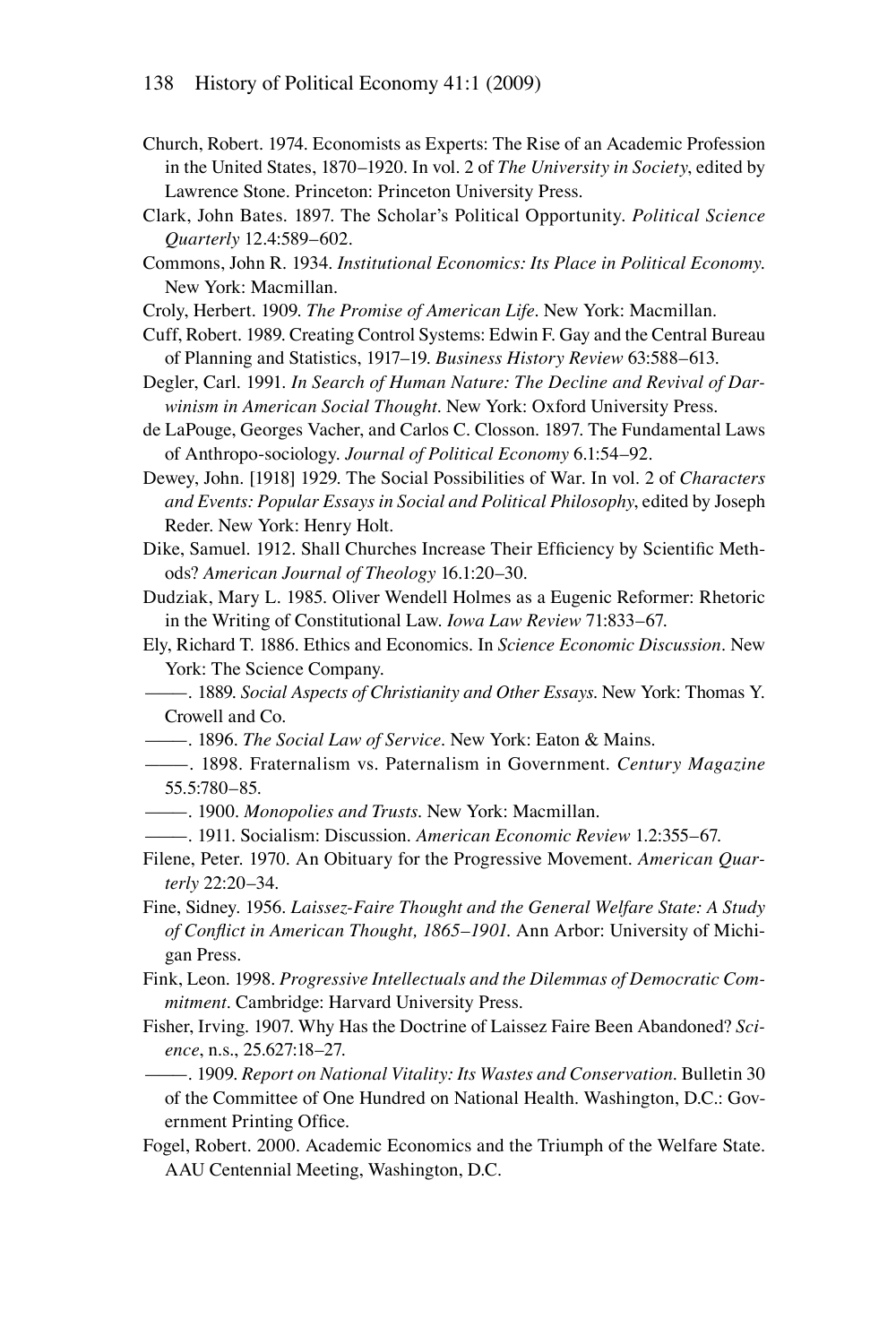- Fried, Barbara. 1998. *The Progressive Assault on Laissez-Faire: Robert Hale and the First Law and Economics Movement*. Cambridge: Harvard University Press.
- Furner, Mary. 1990. Knowing Capitalism: Public Investigation and the Labor Question in the Long Progressive Era. In *The State and Economic Knowledge: The American and British Experiences*, edited by Mary O. Furner and Barry E. Supple. Cambridge: Cambridge University Press.
- Galton, Francis. 1904. Eugenics: Its Definition, Scope, and Aims. American Jour*nal of Sociology* 10.1:1–25.
- Gerstle, Gary. 1994. The Protean Character of American Liberalism. *American Historical Review* 99.4:1043–73.
- Gruber, Carol S. 1975. *Mars and Minerva: World War I and the Uses of the Higher Learning in America*. Baton Rouge: Louisiana State University Press.
- Haber, Samuel. 1964. *Efficiency and Uplift: Scientific Management in the Progressive Era, 1890–1920*. Chicago: University of Chicago Press.
- Haskell, Thomas L. [1977] 2000. *The Emergence of Professional Social Science: The American Social Science Association and the Nineteenth Century Crisis of Authority*. 2nd ed. Baltimore: Johns Hopkins University Press.
- Hays, Samuel. 1959. *Conservation and the Gospel of Efficiency: The Progressive Conservation, 1890–1929*. Cambridge: Harvard University Press.
- Hofstadter, Richard. 1944. *Social Darwinism in American Thought, 1860–1915*. Philadelphia: University of Pennsylvania Press.
- Jones, Edward D. 1911. Review Article. *American Economic Review* 1.4:833–36.
- Kanigel, Robert. 1997. *The One Best Way: Frederick Winslow Taylor and the Enigma of Effi ciency*. New York: Viking.
- Kolko, Gabriel. 1963. *The Triumph of Conservatism: A Re-interpretation of American History, 1900–1916*. New York: Free Press.
- Kloppenberg, James T. 1986. *Uncertain Victory: Social Democracy and Progressivism in European and American Thought, 1870–1920*. New York: Oxford University Press.
- Lamoreaux, Naomi. 1985. *The Great Merger Movement in American Business, 1895–1904*. New York: Cambridge University Press.
- Leonard, Thomas C. 2003a. "A Certain Rude Honesty": John Bates Clark as a Pioneering Neoclassical Economist. *HOPE* 35.3:521–58.
	- ———. 2003b. "More Merciful and Not Less Effective": Eugenics and American Economics in the Progressive Era. *HOPE* 35.4:709–34.
	- $-$ . 2005a. Protecting Family and Race: The Progressive Case for Regulating Women's Work. *American Journal of Economics and Sociology* 64.3:757–91.
- ———. 2005b. Retrospectives: Eugenics and Economics in the Progressive Era. *Journal of Economic Perspectives* 19.4:207–24.
- Lippmann, Walter. 1914. *Drift and Mastery: An Attempt to Diagnose the Current Unrest*. New York: Michael Kennerly.
- Ludmerer, Kenneth M. 1972. *Genetics and American Society*. Baltimore: Johns Hopkins University Press.
- McCarthy, Charles. 1912. *The Wisconsin Idea*. New York: Macmillan.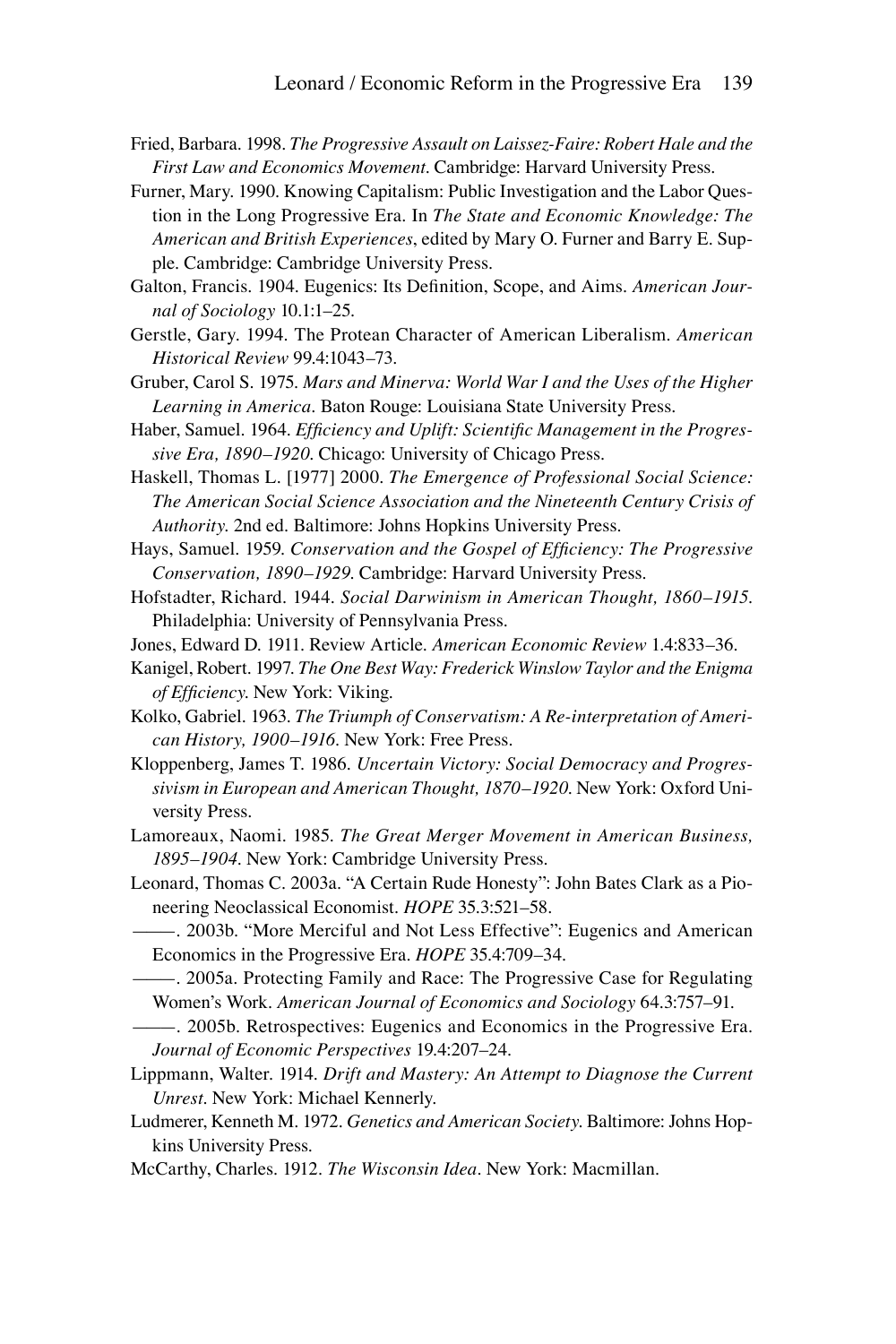- McGerr, M. 2003. *A Fierce Discontent: The Rise and Fall of the Progressive Movement in America, 1870–1920*. New York: Free Press.
- Mitchell, Wesley C. 1927. *Business Cycles: The Problem and Its Setting*. New York: NBER.
- Nunberg, Geoffrey. 2006. Progressive to a Fault. *Fresh Air* commentary, 27 October. http://people.ischool.berkeley.edu/~nunberg/progressives.html.
- Nyland, Chris. 1996. Taylorism, John R. Commons, and the Hoxie Report. *Journal of Economic Issues* 30.4:985–1016.
- Orloff, Ann S., and Theda Skocpol. 1984. Why Not Equal Protection? Explaining the Politics of Public Spending in Britain, 1900–1911, and the United States, 1880–1920. *American Sociological Review* 49.6:726–50.
- Pickens, Donald K. 1967. The Sterilization Movement: The Search for Purity in Mind and State. *Phylon* 28.1:78–94.
- Quandt, Jean. 1970. *From the Small Town to the Great Community: The Social Thought of the Progressive Intellectuals*. New Brunswick, N.J.: Rutgers University Press.
- Richards, Ellen Swallow. 1910. *Euthenics: The Science of Controllable Environments*. Boston: Whitcomb and Barrows.
- Robertson, Dennis. 1923. *Control of Industry*. London: Nisbet and Co.
- Rodgers, Daniel. 1982. In Search of Progressivism. *Reviews in American History* 10.4:113–32.
- ———. 1998. *Atlantic Crossings: Social Politics in a Progressive Age*. Cambridge, Mass.: Belknap Press.
- Roosevelt, Theodore. 1912. Introduction to *The Wisconsin Idea*, by Charles McCarthy. New York: Macmillan.
- Ross, Edward A. 1896. Social Control. *American Journal of Sociology* 1.5:513–35. ———. 1901. *Social Control: A Survey of the Foundations of Order*. New York:
- Macmillan.
- ———. 1907. *Sin and Society: An Analysis of Latter-Day Iniquity*. New York: Houghton Mifflin.
- Rutherford, Malcolm. 2006. Wisconsin Institutionalism: John R. Commons and His Students. *Labor History* 47.2:161–88.
- Sanborn, Franklin. 1886. The Social Sciences: Their Growth and Future. *Journal of Social Science* 21:1–12.
- Seager, Henry R. 1910. *Social Insurance: A Program for Reform*. New York: Macmillan.
- Searle, G. R. 1998. The Early Years. In *Essays in the History of Eugenics*, edited by R. A. Peel. London: The Galton Institute.
- Seligman, E. R. A. 1925. Economists. In *Essays in Economics*. New York: Macmillan.
- Taylor, Frederick Winslow. 1911. Principles of Scientific Management. New York: Harper.
- Veblen, Thorstein. 1898. Why Is Economics Not an Evolutionary Science? *Quarterly Journal of Economics* 12.4:373–97.